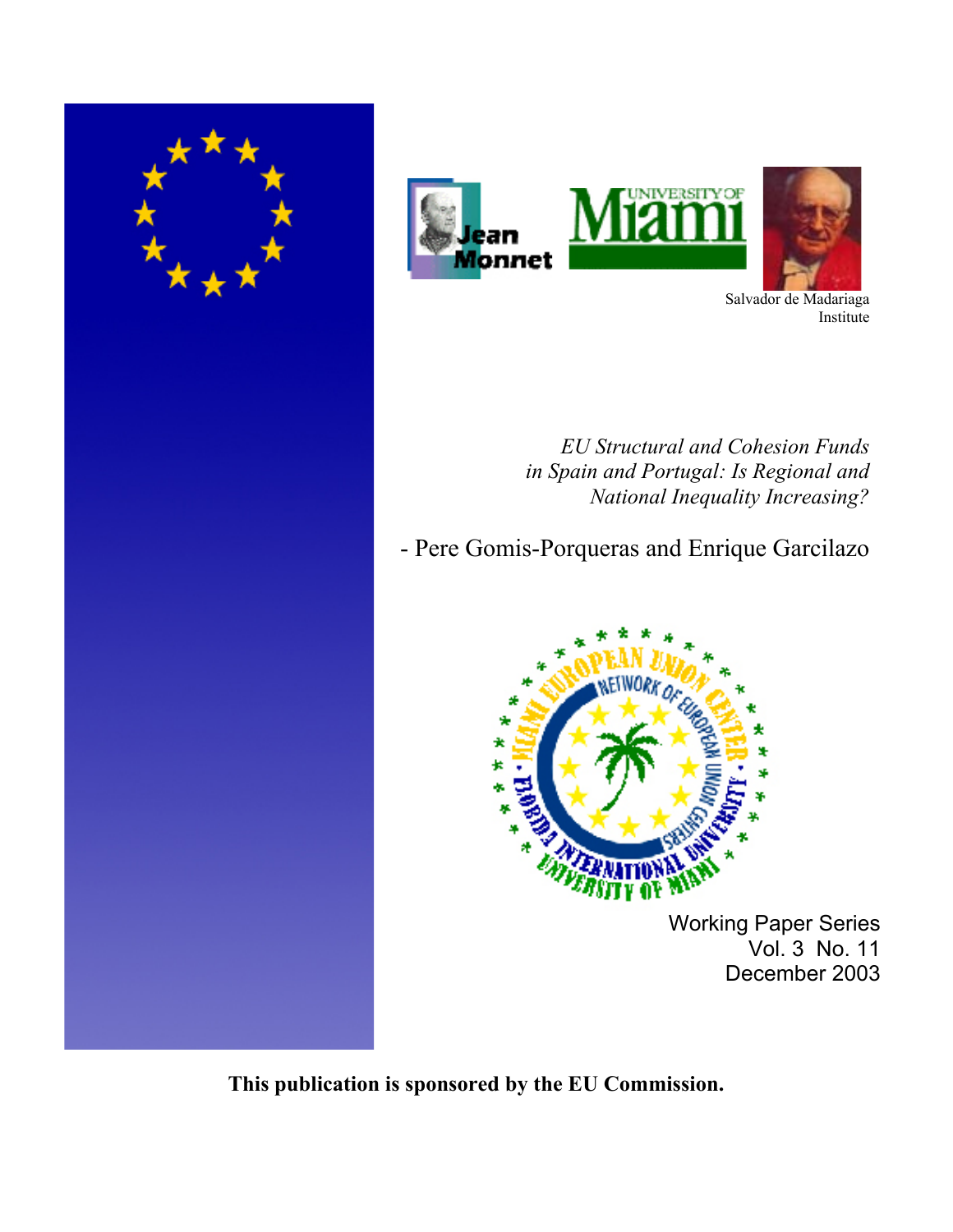#### **The Jean Monnet/Robert Schuman Paper Series**

The Jean Monnet/Robert Schuman Paper Series is produced by the Jean Monnet Chair of the University of Miami, in cooperation with the Miami European Union Center.

These monographic papers address issues relevant to the ongoing European Convention which will conclude in the Spring of 2003. The purpose of this Convention is to submit proposals for a new framework and process of restructuring the European Union. While the European Union has been successful in many areas of integration for over fifty years, the European Union must take more modern challenges and concerns into consideration in an effort to continue to meet its objectives at home and abroad. The main issues of this Convention are Europe's role in the international community, the concerns of the European citizens, and the impending enlargement process. In order for efficiency and progress to prevail, the institutions and decision-making processes must be revamped without jeopardizing the founding principles of this organization. During the Convention proceedings, the Jean Monnet/Robert Schuman Papers will attempt to provide not only concrete information on current Convention issues but also analyze various aspects of and actors involved in this unprecedented event.

The following is a list of tentative topics for this series:

- 1. The challenges of the Convention: the ability to govern a supranational Europe or the return to intergovernmental cooperation?
- 2. How will the member states figure in the framework of the Convention?
- 3. The necessity to maintain a community method in a wider Europe.
- 4. Is it possible for the member states to jeopardize the results of the Convention?
- 5. The member states against Europe: the pressures on and warnings to the Convention by the European capitals.
- 6. Is it possible that the Convention will be a failure? The effects on European integration.
- 7. Similarities and differences between the European Convention and the Philadelphia Convention of 1787.
- 8. The role of a politically and economically integrated Europe in the governance of the world.
- 9. How important is European integration to the United States today?
- 10. The failure of a necessary partnership? Do the United States and the European Union necessarily have to understand each other? Under what conditions?
- 11. Is it possible to conceive a strategic partnership between the United States, the European Union and Russia?
- 12. Russia: a member of the European Union? Who would be interested in this association?

Miami European Union Center **Jean Monnet Chair Staff:**  University of Miami Joaquín Roy (Director) 1531 Brescia Avenue **Aimee Kanner (Editor)** Coral Gables, FL 33146-3010 Roberto Domínguez (Research Assistant) Phone: 305-284-3266; Fax: 305-284-4875 E-Mail: jroy@miami.edu Markus Thiel (Research Assistant) Webs: www.miami.edu/international-studies/euc www.euroy.org; www.miamieuc.org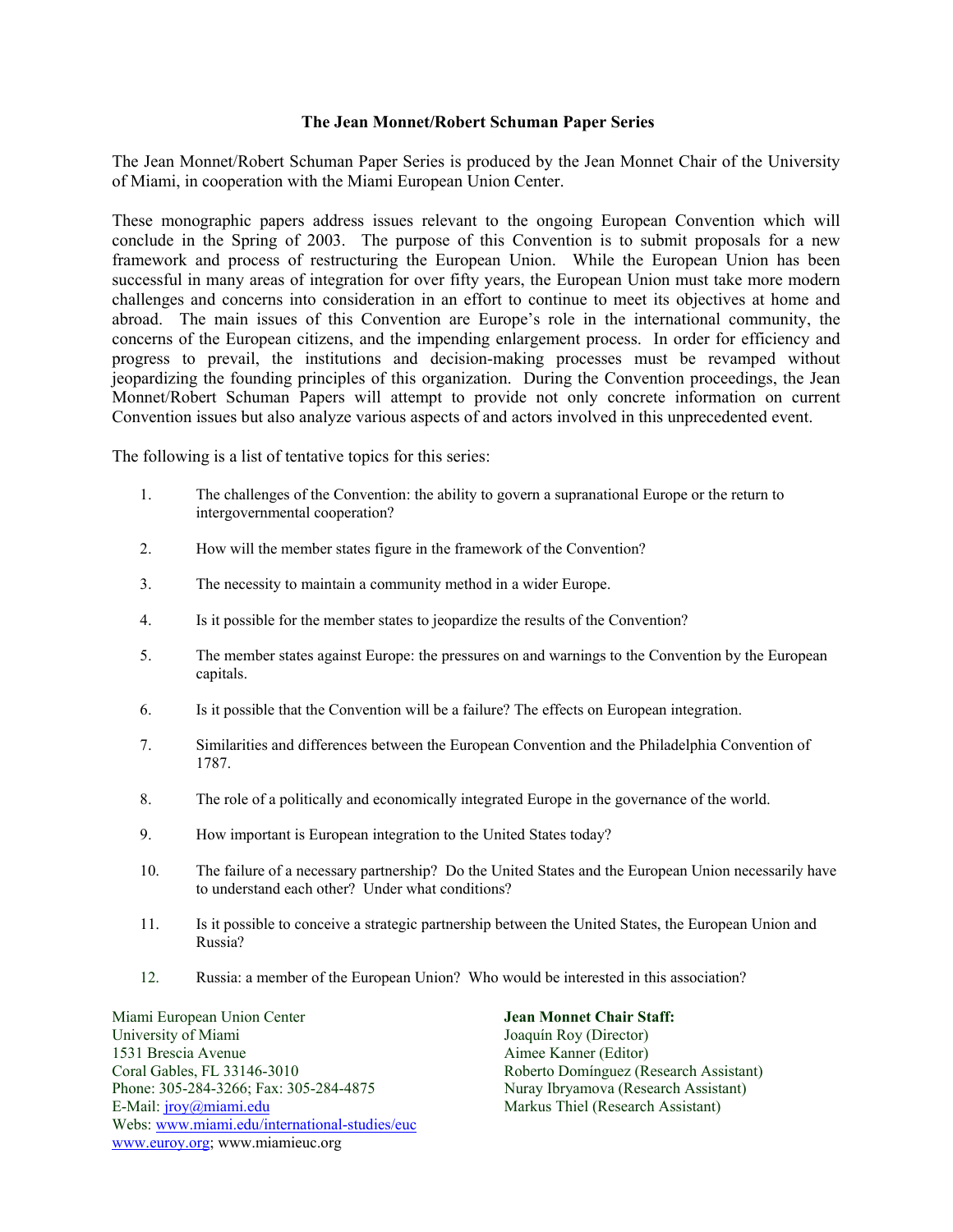# **EU Structural and Cohesion Funds in Spain and Portugal: Is Regional and National Inequality Increasing?**

Pere Gomis-Porqueras and Enrique Garcilazo\*

The Jean Monnet Chair Miami, Florida December 2003

*<sup>\*</sup>* **Pedro Gomis-Porqueras, Ph.D.** (University of Texas at Austin) is currently Assistant Professor in Economics at the University of Miami. His research explores the various aspects of the relationship between monetary policy, financial sector behavior, and macroeconomic performance. A particular focus is the extent to which the conduct of monetary policy and bank regulation may either enhance or reduce the scope for multiple equilibriums to be observed, as well as for fluctuations that arise purely from interactions of market participants, rather than from exogenous fluctuations that might impact the economy. His work has been published in the *Journal of Economic Theory*, *Journal of Economic Dynamics and Control* and the *World Bank Working Paper Series*. **Enrique Garcilazo** is a second year Ph.D. student at the LBJ School of Public Policy at the University of Texas at Austin under the supervision of Professor James K. Galbraith. In May 2001, he received his Masters of Science in Economics from the University of Texas at Austin, where he studied the economic consequences of the monetary union in Europe on financial markets. His current research interests are on issues related to the European integration process, specifically in understanding how monetary, regional and social policies affect the development of the poorer countries in the European Union.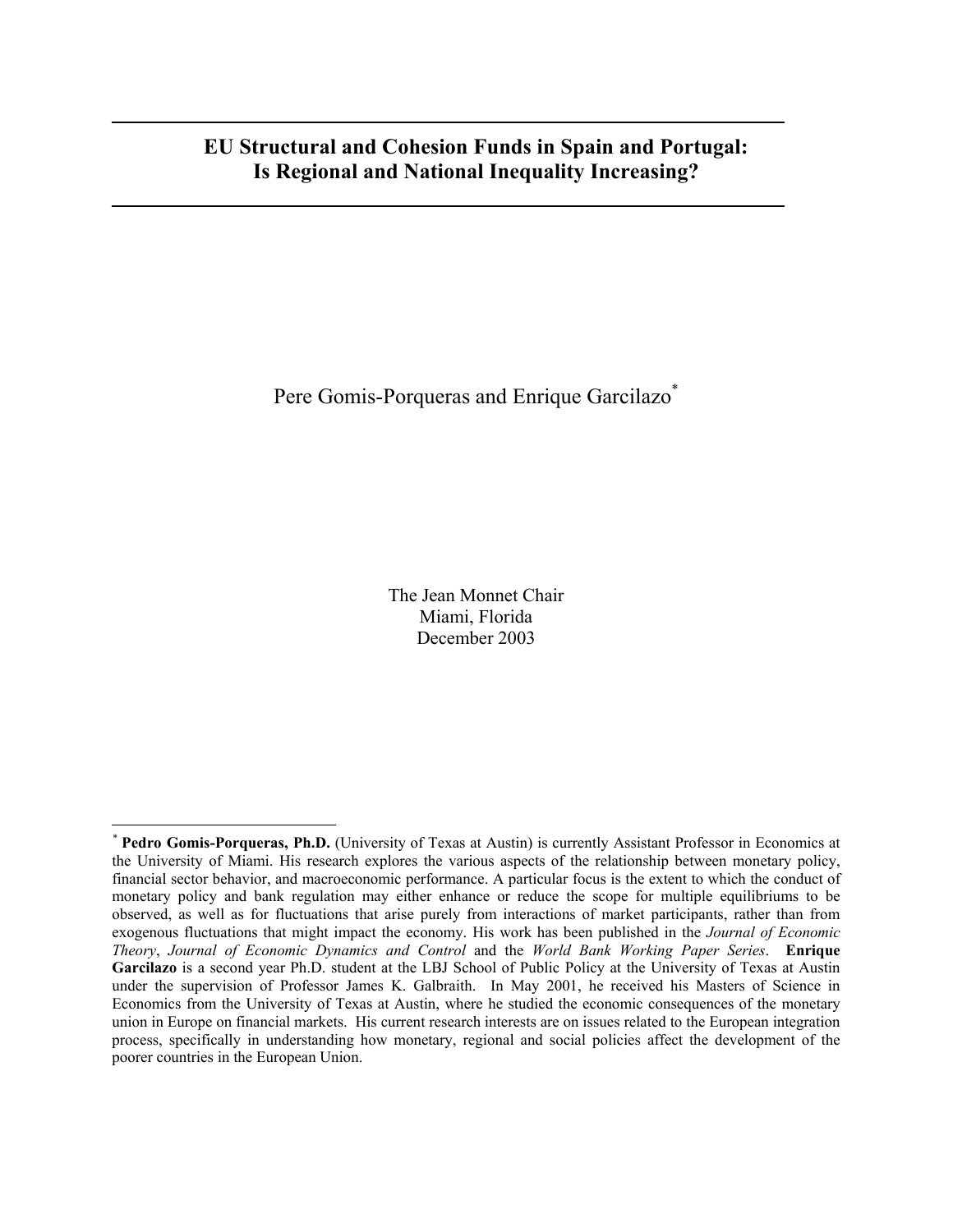### **Introduction**

During the early years of the European Community (EC), policymakers envisioned a European model guided by a fundamental goal: to create an even closer union among the people of Europe. After hundreds of years of failed attempts to integrate Europe, the terrible consequences of both World Wars gave rise to a new phase in the European political scene. From this point on, the European countries and their respective leaders have been integrating their national economies and policies through the establishment of treaties and through intra-national agreements.

By the end of the 1940's, many European countries had been ruled by a dictator, suffered a fascist regime, or occupied by a foreign army. As a direct result of such failures, tens of millions of Europeans died at the hands of fellow Europeans. The economy was in ruin as the war destroyed infrastructures, factories, houses, and farms. The post-war restructuring process from the late 1940's to the mid 1950's was set forth to radically transform Europe's economy, as well as its political system.

Europeans realized their continent could not bear the consequences of another war. Treaties and policies were set forth to avoid this unwanted outcome. The first efforts to unify Europe were spurred by political grounds and had the full support of the United States, who wanted to create an allied western coalition in response to the threat imposed by the communist bloc. After some early treaties such as the European Coal and Steel Community (ESCS) in 1952, and the European Atomic Energy Community (EURATOM) in 1958, European leaders realized the economic gains of a common bloc. From that point on, the European integration process has been driven by political and economic goals. In particular, the preambles of the Treaties of Rome (1957) established the need to reduce the existing differences between the various regions. In order to meet these objectives the Community created the European Social Fund (ESF), the European Agricultural Guidance and Guarantee Fund (EAGGF) in 1958, and the European Regional Development Fund (ERDF) in 1975.

The harmonization process was strengthened by the Single European Act (SEA) in 1986 and the Maastricht treaty in 1992, which was ratified in 1993. The SEA designed the basis for a genuine cohesion policy with new articles on "economic and social cohesion" in order to develop a strategy of redistribution. Cohesion is not defined in the Treaty, however Article 158 of the Treaty makes it clear that cohesion requires, 'in particular', the reduction of disparities between the levels of development of the various regions. Six years later, the Maastricht treaty established "cohesion" as one of the main objectives of the Union and created the Cohesion Fund to support projects in the fields of environment and transport among the least prosperous members. The Structural Funds have, since the mid 1980's, provided the main instruments for promoting cohesion in the European continent.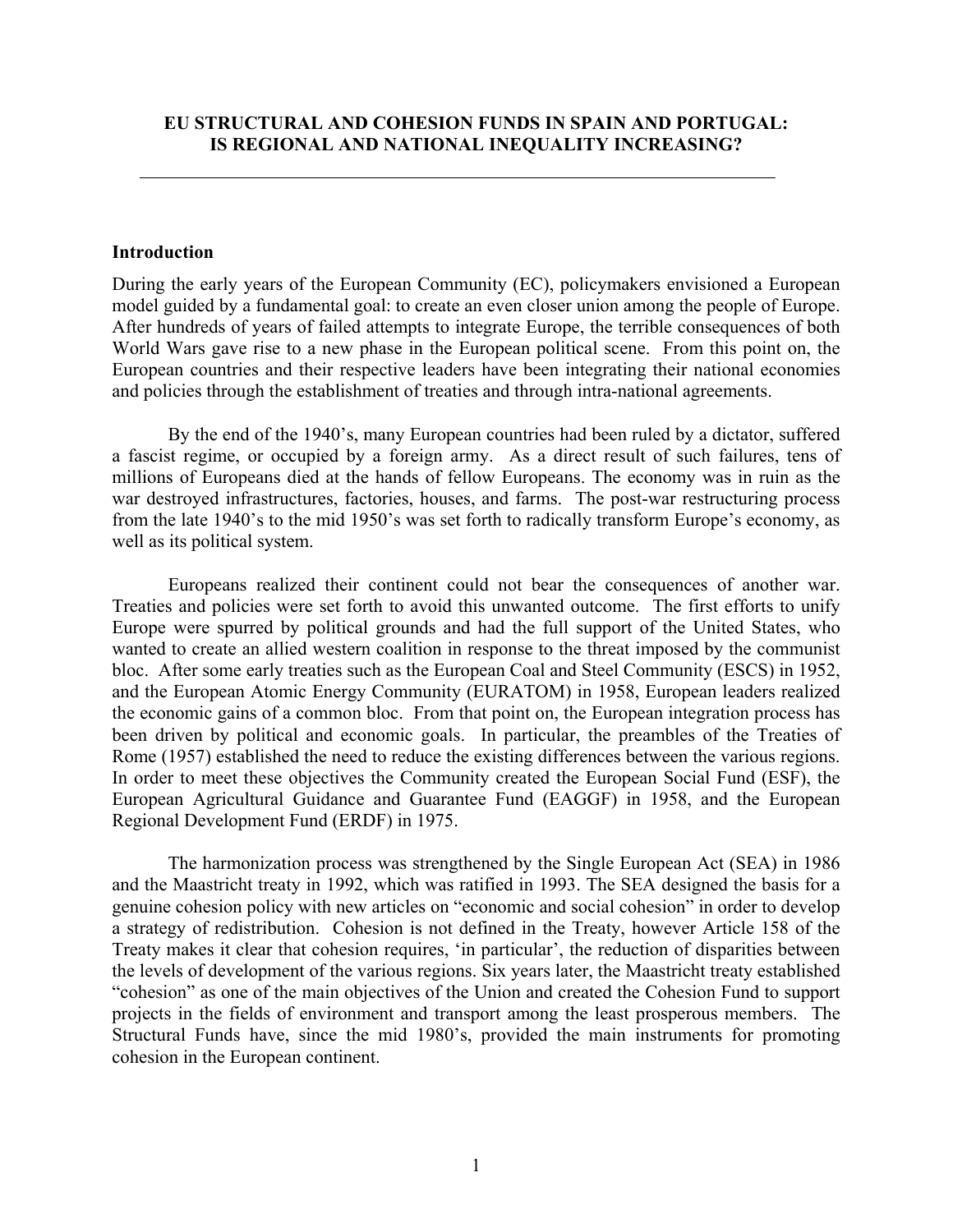In 1993, the Edinburgh European Council decided to allocate one third of the Community budget to cohesion policy and established a Financial Instrument for Fisheries Guidance (FIFG). In line with these developments, the budget was progressively modified to meet the increasing monetary demands. During the early years the budget was financed by three components: agricultural levies, customs duties, and a proportion of the base used for assessing value added tax in the Member States. In 1987 a fourth component was added after the ratification of the SEA, which began to relate contributions to capacity to pay. The capacity to pay was based on relative GNP figures for the member countries so that countries with a high GNP contributed more than those with a lower GNP. Once this fourth component was put into operation, the cohesion policy became a true mechanism of redistribution that created net contributors, the richer countries, and net recipients, the poorer countries. Even though the size of the European Union (EU) budget was and remains small in relation to the gross national product (GNP) of all member states, it is very important to those who receive extensive transfers since it operates as a multiplier effect on the economic and social factors likely to stimulate a region's economy.

Regional disparities in the EU and in the member states have always been regarded as barriers to what the original Treaty of Rome termed 'harmonious development', and to the cohesion policy established in the SEA. The Structural Funds are the mechanism through which the EU has tried to reduce inequalities across nations and regions in the last twenty years. The main objective of the funds is to reduce the disparities by redistributing resources according to four principles: (i) additionality, (ii) partnership, (iii) programming, and (iv) concentration; and seven objectives: (a) promoting development and structural adjustment in regions lagging behind, (b) aiding the conversion of regions in industrial decline, (c) combating long term unemployment and social exclusion, (d) promoting equal opportunities for men and women, (e) facilitating the adaptation of workers to industrial change, (f) promoting rural development and promoting development and (g) structural adjustment of regions with low population density.<sup>1</sup>

In 1988 the European institutions implemented important reforms. These reforms doubled the amount of funding allocated to the three Structural Funds in 1988 over the 1988- 1993 period and in addition they stipulated that integration should take the form of 'operating programs' rather than the 'project by project' approach. This created the drafting of multi-year Regional Development Plans (RDP's) as a pre-requisite before the Community funds were allocated. The programming period for the RDP's is a five-year term period. Eligible member states produce and submit the RDPs to the Commission who thereafter revises and negotiates the plans with the Member States. The final version of the development plan includes the forms of intervention and the financial details, such as the amount of co-payment that each contracting party (pubic and private) has pledged. Each party is therefore legally bound to provide the financial contribution according to their commitment. This final document is called the Community Support Framework (CSF).

Reducing inequality among member states was a priority for the EU. As a result, the Maastricht Treaty (1993) upgraded the importance of regional policy by making economic and social cohesion one of the three pillars of the community reforms between 1994-1999, increasing the programming period from five to six years. Structural programming was made more flexible - member states had the option to assume a two-stage rather than the three-stage implementation

<u>.</u>

 $<sup>1</sup>$  See Delors (1989) for further details.</sup>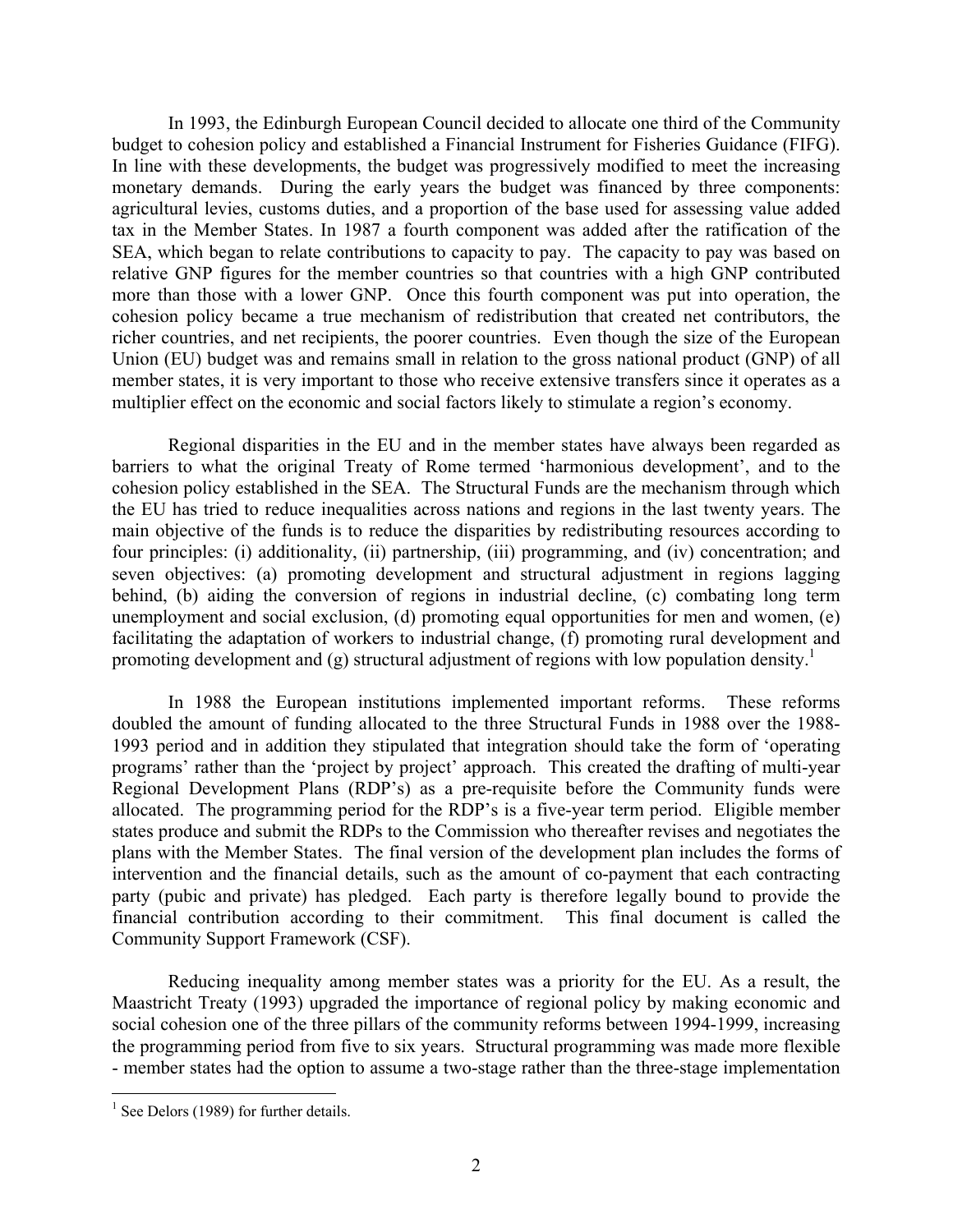process. Under the new approach, each member state could draw up a RDP which included specific economic programs. The negotiations with the Commission produced the CSF which established the Single Programming Documents (SPDs). The end result allowed member states to develop detailed plans rather than general statements thus leaving the Commission with less room for maneuver.

The 1988 reforms merged the ERDF, the ESF, and the EAGGF under the label of 'cohesion policy'. For the 1989-93 periods, funding came from these three funds, and five objectives were assigned to the Structural Funds (see Appendix - A). For the 1989-1993 programming period, a fourth and a fifth fund - the Financial Instrument for Fisheries Guidance (FIFG), and the Cohesion Fund (see Appendix - A) - were added. There was a sixth objective appended to the existing five (see Appendix - A).

Finally, the last financial program devoted to curve inequality is the Cohesion Fund (CF)**,**  established in 1993 after the Maastricht treaty was ratified. This fund provided financial assistance to particular projects of the member states - as opposed to the regions – with a GDP per capita below 90 per cent of the Community average. The main purpose of the CF was to facilitate the budgetary discipline required by the Treaty for the poorer countries – Greece, Ireland, Portugal and Spain. Only countries which are in line with the economic convergence to the monetary union are eligible. The CF provides two kinds of financial support: public or private investment projects. As we can see, reducing inequality among member states while curving disparities among regions of recipient states is one of the most important goals of the assistance funds.

There has been a long standing tradition within Europe that has been driven by political and economic considerations to reduce inequality and achieve convergence within Member States. To implement the "structural adjustment polices", the attention of the Community officials has been devoted to a relatively small number of "development indicators": (i) transportation, telecommunication and water supply, (ii) highly qualified labor force and high school attendance rate, (iii) the financial system and (iv) research and development activities.<sup>2</sup> The objective of this paper is to determine the effectiveness of the assistance funds in reducing economic inequality in the Iberian Peninsula. More specifically, to empirically capture how different regions in Spain and Portugal have been affected by the Structural and Cohesion Funds within the industrial and labor market context. This study will attempt to answer the following questions: (i) have these funds reduced economic disparities among and within the different regions of the Iberian Peninsula? and (ii) what sectors of the economy in the Iberian Peninsula have benefited the most?

The remainder of the paper proceeds as follows. Section 2 summarizes the findings on the importance of the structural funds on economic convergence. Section 3 describes the empirical approach that was employed in this paper as well as the findings. Section 4 discusses the challenges that the Commission faces when allocating the funds and section 5 offers some potential solutions to these problems. Finally, section 6 offers some conclusions.

<sup>&</sup>lt;sup>2</sup> See European Commission reports 1991, 1994, 1996 and 1999.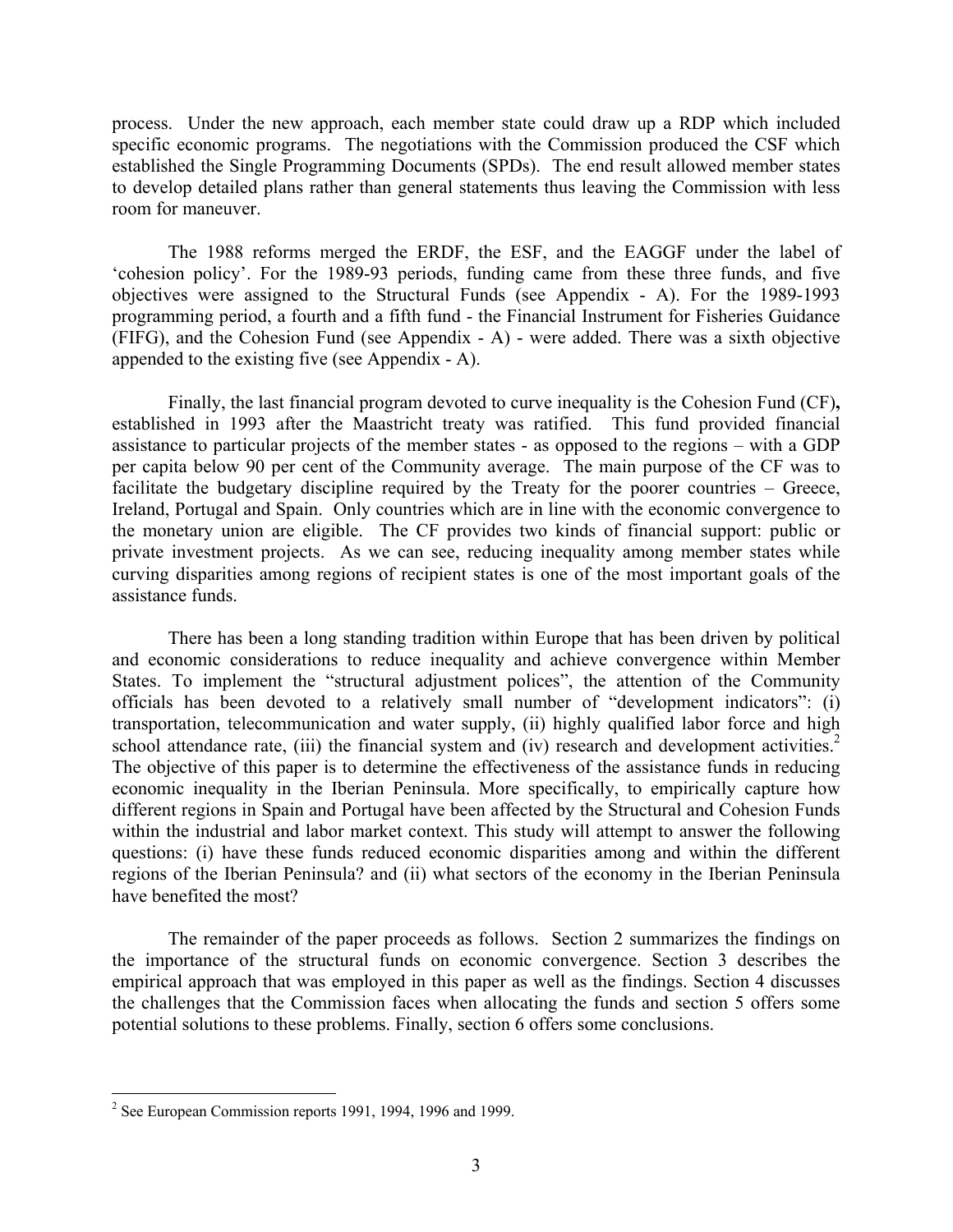#### **Cohesion Policy: Convergence or Divergence?**

Economists have conflicting views on the relationship between economic integration and convergence. The differences in viewpoints are caused by diverging beliefs in the underlying assumptions on economic growth. The traditional views, which are based on comparative advantage, postulate improvements in economic convergence among countries or regions provided that the factors of mobility and diffusion of technology are not restricted. In other words, technological improvements operate so that the presence of free trade and unrestrained market competition allows for economic convergence to take place. Integration would lead to greater economic development through a convergence process. If convergence is not observed, this approach suggests that production factors are immobile or that prices are artificially determined and the full gains of economic integration cannot be reached.

 An opposite view is the agglomeration theory developed by Krugman (1991), and the endogenous growth models of Romer (1986 and 1990). Both views stress that market-driven mechanisms cannot possibly induce economic convergence but are instead bound to increase and worsen existing economic inequalities. They argue that increasing returns to scale and externalities lead production factors to concentrate in the more developed areas. The nature of modern technologies is such that market forces - when left to themselves - lead to inequality and divergence in growth rates. As a result, economic integration widens economic divergence. This latter view interprets financial assistance –through programs such as the Structural Funds- as a system of transfers to the most lagging countries or regions and not necessarily to foster economic development, as suggested by Obstfeld and Peri (1998), and Boldrin and Canovas (2001).

The considerable amount of resources the Commission has devoted in assistance funds to curve inequality, raises the question whether these funds have been effective or not. There have been several studies that have attempted to empirically evaluate the impact of financial assistance in Europe, but these studies have not been conclusive. Bosca, Domenech and Taguas (1999) found that EU transfers contributed in reducing differences between the income per head of Portugal, Greece, Ireland and Spain and the rest of the Union. The European Commission has also conducted several studies that evaluate the impact of these funds. In 1997 they concluded that financial assistance had a significant effect in reducing disparities in economic performance across the Union. Two years later in 1999 they reported that EU structural assistance increased GDP, on average, from 0.4 to 0.9 percentage points in Greece, Portugal, and Ireland, and from 0.3 to 0.5 per cent in Spain. Similarly, Garcia and Maria-Dolores (2001) found that Structural Funds were able to increase the speed of economic convergence of the recipient regions.

In contrast, Boldrin and Canova (2001) showed that the economic behavior of the assisted regions was not particularly different from the rest of the Union. They found no evidence that: (1) the policies adopted were the most appropriate in terms of economic efficiency, and (2) the substantial amount of public resources funneled by the Community to lesser developed regions served any economic purpose other than redistributing income. The second point argues that the assignment of these funds is not enhancing or fostering economic growth but is rather politically motivated. Furthermore they argue that on average, uniform long-run growth rates are to be expected and relative differences will not disappear. They reject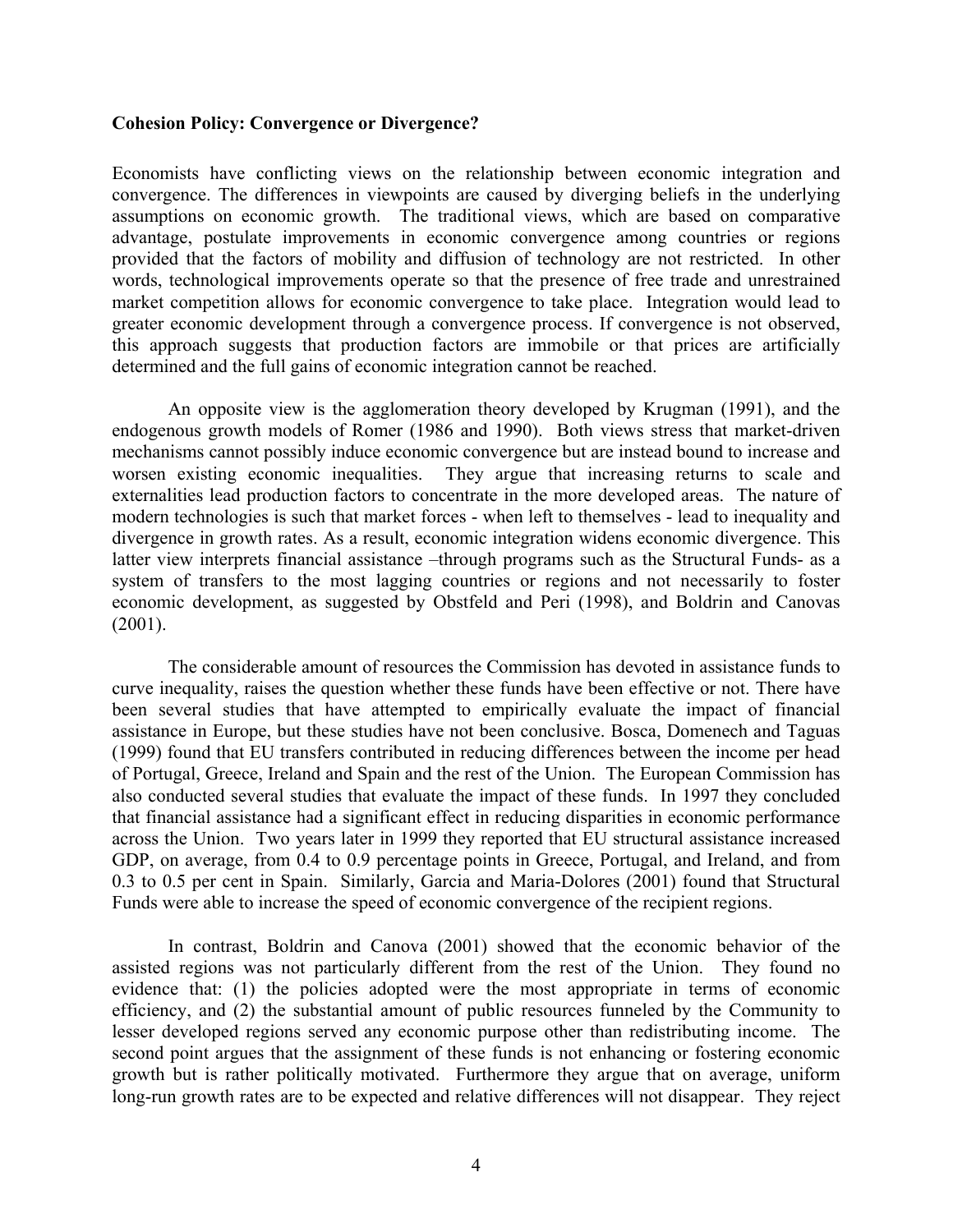the idea that divergence and polarization are driving the growth process. In their empirical findings they did not find any evidence that regions receiving aid from the Structural and Cohesion Funds are behaving any differently from those that are not.

### **The Case of Spain and Portugal**

 $\overline{a}$ 

Spain and Portugal did not join the EU until 1986, almost forty years after the European integration process originated. The longstanding authoritarian regimes in these two countries were the principle deterrents to join the Community, as having a democratic government was one of the unwritten rules of accession to the EU.

Under objective 1 of the Structural Funds, regions become eligible only when their GDP per-capita is below the 75<sup>th</sup> percentile of the EU average. As a result, Portugal and Spain have extensively benefited from EU assistance funds. For instance during the period 1988-1998, Spain received 22.25 per cent, and Portugal received 11.11 per cent of the total amount of structural funds allocated to all European countries during this period. Spain received 10,171 million ECU's during 1989-1999 and 26,300 million  $\epsilon$  during 2000-2006. Portugal, on the other hand received 8450 million ECU's during 1989-1999 and 13,980 million  $\epsilon$  during 2000-2006. With regards to the Cohesion Fund, Spain received 54.9 per cent of the total money allocated by this fund for the period 1994-1999 and Portugal 18.10 per cent. That is an additional 8809 million  $\epsilon$ for Spain and 2885 million  $\epsilon$  for Portugal. See Table 1 for a detailed decomposition of assistance funds by region for 1994-1999. $3$ 

The goal of these transfers is to attain the objectives set by the funds by means of improving physical infrastructure, capital stock, and the productivity of the labor force. However, not all the resources come directly from Brussels. Each region can also commit a certain amount of resources to their projects through co-payments. Table 1 presents the percentages co-financed by the regions to the total costs of the projects.

The data shows that regions with a *lower* GDP per capita tend to receive a *larger* amount of resources relative to regions with a *higher* income per capita. Given that the poorer regions are receiving more aid in relation to the richer regions, inequality should increase *ceteris paribus*.

<sup>&</sup>lt;sup>3</sup> The regions in Spain are Galicia, Principado de Asturias, Cantabria, the Basque Country, Navarra, Rioja, Aragon, Madrid, Castilla &Leon, Castilla-la-Mancha, Extremadura, Catalonia, Valencia, Balearic Islands, Andalucia, Murcia, Ceuta & Melilla and Canary Islands. The regions in Portugal are North, Centre, Lisbon and the Tagus, Alentejo, Algarve, Azores and Madeira.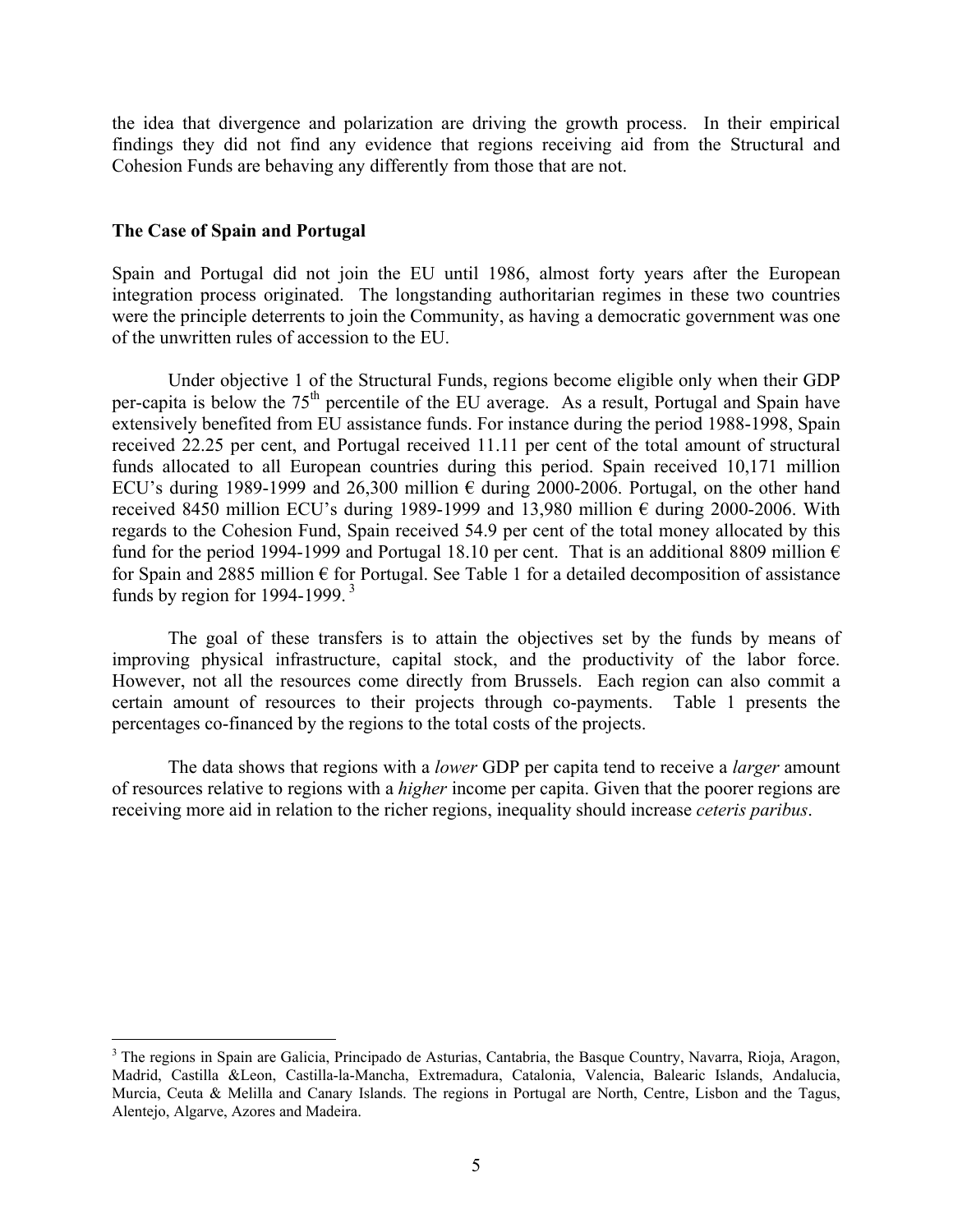| <b>Regions</b>              | Obj. 1 | Obj. 2 | Obj. 3 | Obj. 5b | Reg. Co-pm $t^4$ | <b>SF/GDP</b> |
|-----------------------------|--------|--------|--------|---------|------------------|---------------|
| Galicia                     | 63.94% |        |        |         | 36.06%           | 0.0127        |
| Principado de Asturias      | 59.50% |        |        |         | 40.50%           | 0.0101        |
| Cantabria                   | 62.61% |        |        |         | 37.39%           | 0.0091        |
| <b>Basque Country</b>       |        | 20.50% | 44.99% | 31.05%  | 77.37%           | 0.0038        |
| Navarra                     |        | 19.32% | 44.99% | 35.29%  | 70.40%           | 0.0035        |
| Rioja                       |        | 16.32% | 45.11% | 22.62%  | 79.43%           | 0.0031        |
| Aragon                      |        | 28.72% | 45.01% | 39.56%  | 64.39%           | 0.0048        |
| Madrid                      |        | 36.79% | 45.00% | 43.92%  | 60.88%           | 0.0007        |
| Castilla & Leon             | 54.67% |        |        |         | 45.33%           | 0.0102        |
| Castilla-la Mancha          | 49.53% |        |        |         | 50.47%           | 0.0124        |
| Extremadura                 | 64.01% |        |        |         | 35.99%           | 0.0196        |
| Catalonia                   |        | 16.16% | 45.03% | 41.04%  | 81.81%           | 0.002         |
| Valencia                    | 40.33% |        |        |         | 59.67%           | 0.0049        |
| <b>Balearic Islands</b>     |        | 19.32% | 44.79% | 32.50%  | 71.66%           | 0.0012        |
| Andalucia                   | 43.39% |        |        |         | 56.61%           | 0.009         |
| Murcia                      | 41.87% |        |        |         | 58.13%           | 0.0077        |
| Ceuta & Melilla             | 60.96% |        |        |         | 39.04%           | 0.0143        |
| Canary Islands              | 60.76% |        |        |         | 39.24%           | 0.0109        |
| North                       | 72.09% |        |        |         | 27.91%           | 0.0041        |
| Centre                      | 73.36% |        |        |         | 26.64%           | 0.0049        |
| Lisbon and the Tagus Valley | 72.68% |        |        |         | 27.32%           | 0.002         |
| Alentejo                    | 63.22% |        |        |         | 36.78%           | 0.013         |
| Algarve                     | 67.50% |        |        |         | 32.50%           | 0.0054        |
| <b>Azores</b>               | 77.35% |        |        |         | 22.65%           | 0.0812        |
| Madeira                     | 65.10% |        |        |         | 34.90%           | 0.0421        |

Table 1: Funds to Total Cost and Co-payment to Total Cost by Region.

The contribution of each region to the total cost of projects changes substantially from region to region, from a low of 18.19 per cent to a high of 77.35 per cent. Furthermore, we find that regions with a high GDP per capita tend to contribute (on average) more to the projects than regions with a lower GDP per capita. We observe that all Portuguese regions except Alentejo contributed no more than 37 per cent. In contrast, 11 out of 19 Spanish regions are committing more than 50 per cent to the total cost of the project.

<sup>&</sup>lt;sup>4</sup> The amount of co-payment is obtained from the official reports on the Structural Funds  $(11<sup>th</sup>$  annual report). The total aggregated costs of the Programs and structural funds assistance were given from 1994-1999 for each region by objectives (objective 1, 2, 3, 5b for Spain, objective 1 for Portugal). The ratio of structural funds assistance to total costs yields the percentage of the total costs financed by the structural funds (one minus this ratio yields the copayment amount). Once the percentage of co-payment is calculated, a value is estimated for each region and year which is obtained by using the co-payment ratio and actual payments received during a year. With this methodology we are assuming the amount of co-payment and SF assistance is constant during the cycle of each project.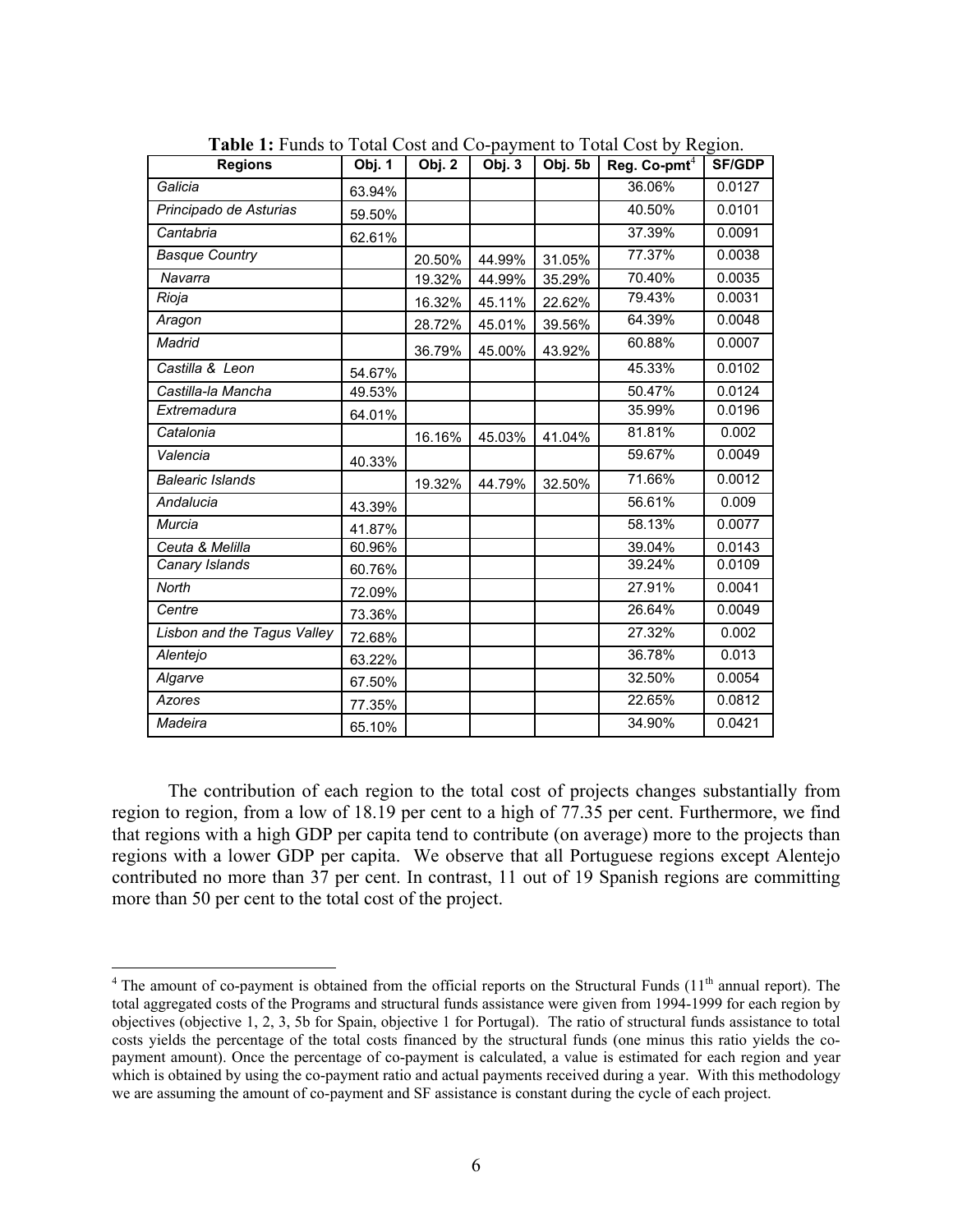#### **Measuring the Effects of the Assistance Funds in the Iberian Peninsula**

There are various studies that evaluate the role of assistance funds in the Iberian Peninsula. These studies typically track the evolution of macroeconomic indicators such as GDP per capita, and unemployment rates by regions/gender/age. Bean, Bertola and Dolado (2000) described how Portugal has experienced a drastic change in the geographical pattern of its trade flow during the last decade. The article finds that the proportion of intra-EU trade has risen from 48 per cent to 75 per cent. In this respect it is important to emphasize the role of textiles, which contributes 30 per cent of export earnings. The combination of low labor costs, EU investment incentives, and a favorable local tax regime has provided an attractive environment for foreign investment. FDI flows in recent years averaged 3-4 per cent of GDP. The annual inflow of FDI has more than doubled as a share of total investment compared to the 1980-85 period. There has been selective FDI in some sectors with a strong export orientation (food and beverages, electrical engineering), which has affected the specialization within Portuguese manufacturing.

Spain on the other hand, had a highly diversified industrial structure and the importance of sectors sensitive to integration was lower than in Portugal and Greece. Intra-industry trade intensified particularly in products of medium and low quality and in sectors with strong or intermediate demand at the EU level. Western Europe has always been the most important market for Spanish trade. This fact was reinforced after the accession to the EU. Exports to the EU have increased their share from 52 per cent in 1986 to 67 per cent in 1991. On the exports side foodstuffs gradually lost their share, while durable consumer goods (especially cars) exported to the EU and capital goods to Latin-American countries increased in importance. With regard to imports, capital goods have raised their share in total imports from 11 per cent in 1985 to 24 per cent in 1996. FDI flows increased strongly after accession, growing from 1.2 per cent of GDP in 1986 to 4.2 per cent in 1991, and falling thereafter, being mostly concentrated in manufacturing (43 per cent) and the financial sector (35 per cent).

At first glance it seems that the Iberian Peninsula has indeed benefited from the Structural and Cohesion Funds, restructuring and modernizing its economy. Various studies from the Commission are finding that these funds are reaching their objectives.<sup>5</sup> A more interesting question is to determine if the economic changes that are taking place in the various sectors and industries are caused by the influx of these assistance funds. More precisely from objective 1, we would expect the gap -measured in per capita GDP- between lagging regions and the EU average to diminish. From objective 2-6 we would expect the unemployment rate in recipient regions to decrease as well. Regional data on industrial wages contains very useful information which will allow us to explore any relevant changes in the recipient regions and sectors caused by the Structural and Cohesion Funds.

In this paper we have examined the evolution of wage inequality in the recipient regions at different points of time. In principle there are two potential dimensions of inequality that can be studied: (1) the evolution of inequality in Spain, and Portugal with respect to Europe (the Commission has focused most of its attention to this dimension), and (2) the evolution of inequality within the different regions in the Iberian Peninsula. In the latter case we have measured pay inequality among the industrial sectors within each region. If the European

 5 For further details see the European Commission reports 1991, 1994, 1996 and 1999.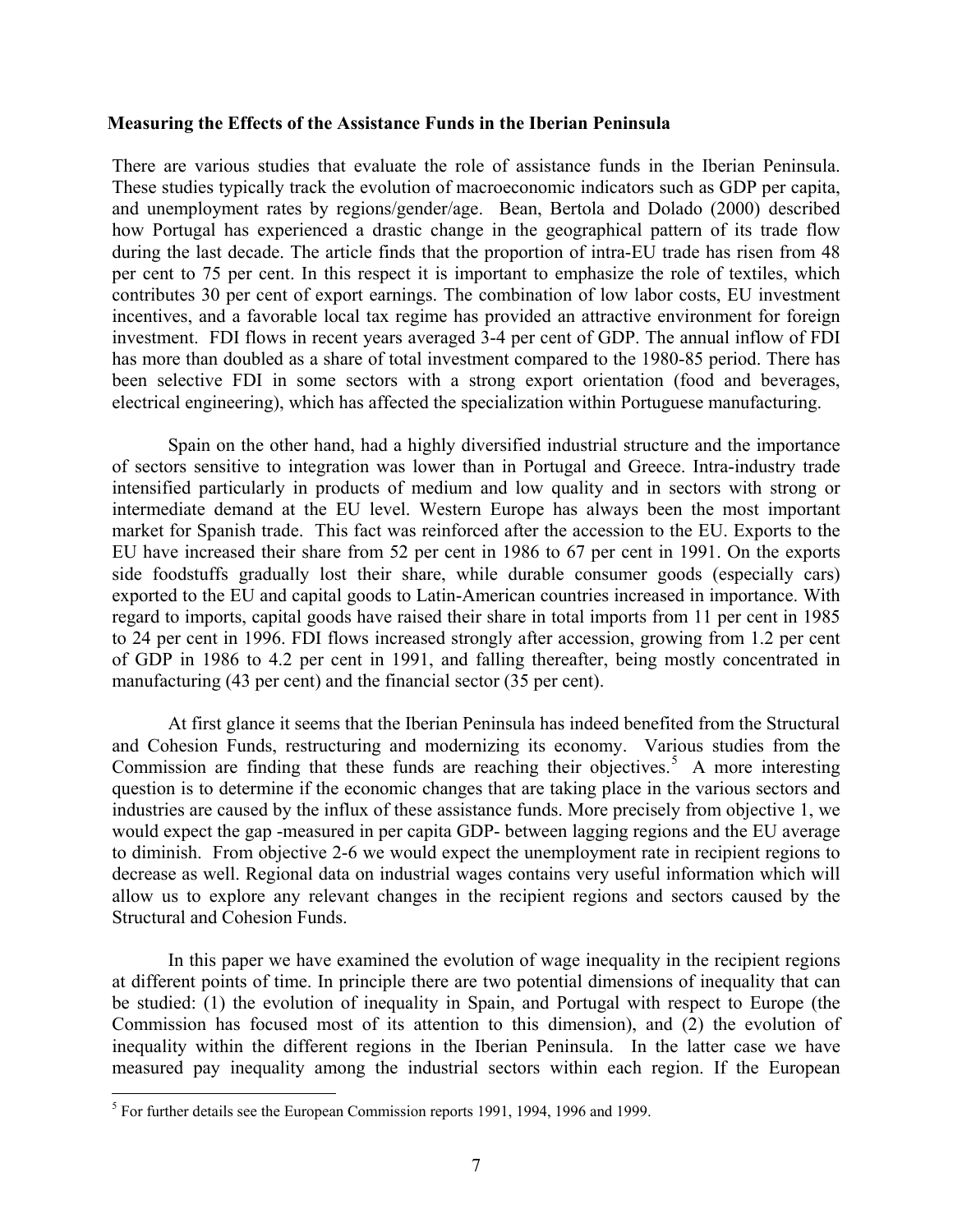integration process leads to convergence we would expect to find convergence from individual countries to the European average and individual regions to the national average. In contrast, if integration actually leads to divergence due to agglomeration effects, then we should observe different patterns of inequality within the Iberian Peninsula and within Europe. By studying these two different aspects of inequality we will be able to better understand the convergence process in the Iberian Peninsula.

The data source that we have used to measure inequality is EUROSTAT, the official database used by the Commission for the evaluation of regional policy. EUROSTAT publishes a regional database called New Cronos Regio. In this database there are two main data sets produced by EUROSTAT labeled ESA 79 and ESA 95. The first data set includes data from the year 1983 to 1994 and the second data set from 1995 to 1999. In this paper we employ the Theil statistic as a measure of inequality.<sup>6</sup> In our analysis we classify regions by NUTS level 2 consistent with the Commissions methodology to declare regions as eligible recipients for financial aid funds.<sup>7</sup> The Theil statistics can be expressed as follows:

$$
T = \frac{1}{n} \sum_{i=1}^{n} \frac{y_i}{\mu_Y} * \log \left[ \frac{y_i}{\mu_Y} \right]
$$
 (1)

where  $y_i$  denotes the income of an individual region indexed by i, *n* is the number of individuals in the population and  $\mu$  is the average income. One of the most attractive features of this statistic is its decomposition property. As long as a distribution of income and a distribution of individuals are grouped into mutually exclusive and completely exhaustive (MECE) groups overall inequality can be decomposed into a between group component, and a within group component. After grouping individuals into *m* generic MECE groups we can decompose overall inequality into a between group component,  $T_B$ , and a within group component,  $\overline{T_W}$ . The between measure  $T_B$ , is derived from group means where only inequality between groups are considered, while the within measure,  $\overline{T_w}$ , is a weighted average of the Theil inequality indexes for each group.<sup>8</sup> We use the between group component  $T<sub>B</sub>$  as an estimate for inequality as argued by Conceição and Galbraith (2000). The authors provide formal criteria under which the between group component of the Theil index tracks the overall movement of inequality, concluding that, under some very general conditions, the dynamics of overall inequality can be captured using only the between group component of the Theil index.

<sup>&</sup>lt;sup>6</sup> Appendix A provides the list of provinces used in our analysis. Appendix B provides a list of the different industries from both classifications.

<sup>&</sup>lt;sup>7</sup> EUROSTAT also produces its own geographical classification scheme for statistical purposes. Geographical European units are hierarchically categorized as Nomenclature of territorial units (NUTS). These hierarchical levels include four levels: NUTS level 0, NUTS level 1, NUTS level 2 and NUTS level 3. The first level NUTS level 0 corresponds to the European nations and the last level NUTS level 3 corresponds to counties (if it were the case of the US).

<sup>&</sup>lt;sup>8</sup> See Appendix B for further details on the construction of the Theil statistic.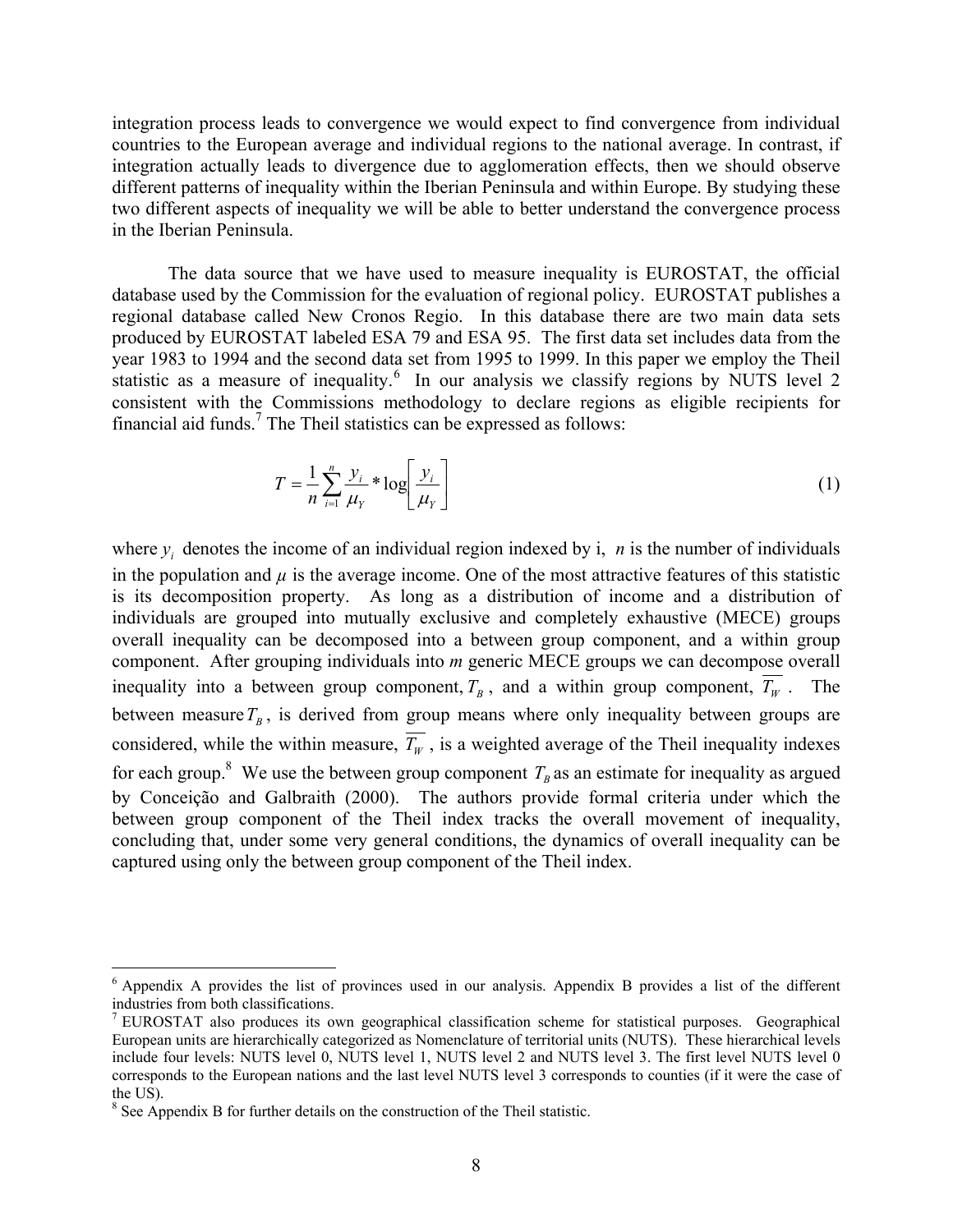#### **National Inequality in the Iberian Peninsula**

In this section we study the evolution of national inequality during the period 1989-1999. We calculate two types of inequality measures: pay (wage) inequality, and GDP inequality. The first measure – pay inequality– is constructed from 16 different sectors in each regional unit.<sup>9</sup> With this measure we calculate: (1) the Theil inequality statistic within each region, and (2) a regional contribution to Spain and Portugal. The information on wages and employees is taken from Eurostat's REGIO database.<sup>10</sup> The second inequality measure –GDP– captures the inequality of industrial and non-industrial sectors; i.e, all the productive sectors in the economy. For this measure we calculate: (1) the regional contribution to Spain and Portugal, and (2) the regional contribution to the European average. The GDP at the regional level is also taken from Eurostat's REGIO database.

When studying the regional contribution we use the between Theil index.<sup>11</sup> The sum of the between Theil components is used as a measure of the total inequality in Spain and Portugal. The same methodology is used for the within component, the only difference is the selection of groups. For the within component each sector is considered a group. The sum of the contribution from each group gives an inequality measure at the regional level. For the between component each region is a group. The sum of their contributions gives an inequality measure for Spain and Portugal.

In order to see the extent to which the Structural and Cohesion funds have affected regions we consider a pre and post funds period. Due to data limitations we split the periods into pre-structural funds, 1984-1989, and post structural funds, 1990-1999. We first examine inequality at the national level so we can determine how differences in industrial wages in Spain and Portugal have evolved over time. We then examine the overall GDP inequality between the different regions in Spain and Portugal, see Tables 2 and  $3<sup>12</sup>$ 

| <b>Each <math>\mu</math>.</b> Detween wage Them |               |              |        |  |  |  |  |  |
|-------------------------------------------------|---------------|--------------|--------|--|--|--|--|--|
| <b>Country</b>                                  | <b>Period</b> | Mean $(\mu)$ | Median |  |  |  |  |  |
| Spain                                           | Pre S.F.      | 0.0028       | 0.0034 |  |  |  |  |  |
|                                                 | Post S.F.     | 0.0052       | 0.0034 |  |  |  |  |  |
| Portugal                                        | Pre S.F.      | 0.0041       | 0.0030 |  |  |  |  |  |
|                                                 | Post S.F.     | 0.0094       | 0.0088 |  |  |  |  |  |

**Table 2:** Between Wage Theil.

<sup>&</sup>lt;sup>9</sup> See Appendix B for the list of Sectors.

<sup>&</sup>lt;sup>10</sup> We use the variable compensation = Wages and salaries + Employers' social contributions + Employers' actual social contributions + Employers' imputed social contributions.

 $11$  For further details on this statistic see Appendix C.

<sup>&</sup>lt;sup>12</sup> Data for the wage Theil is available from 1983-1999 for Spain and 1986-1999 for Portugal. For the GDP Theil data for Spain and Portugal is available from 1986-1999.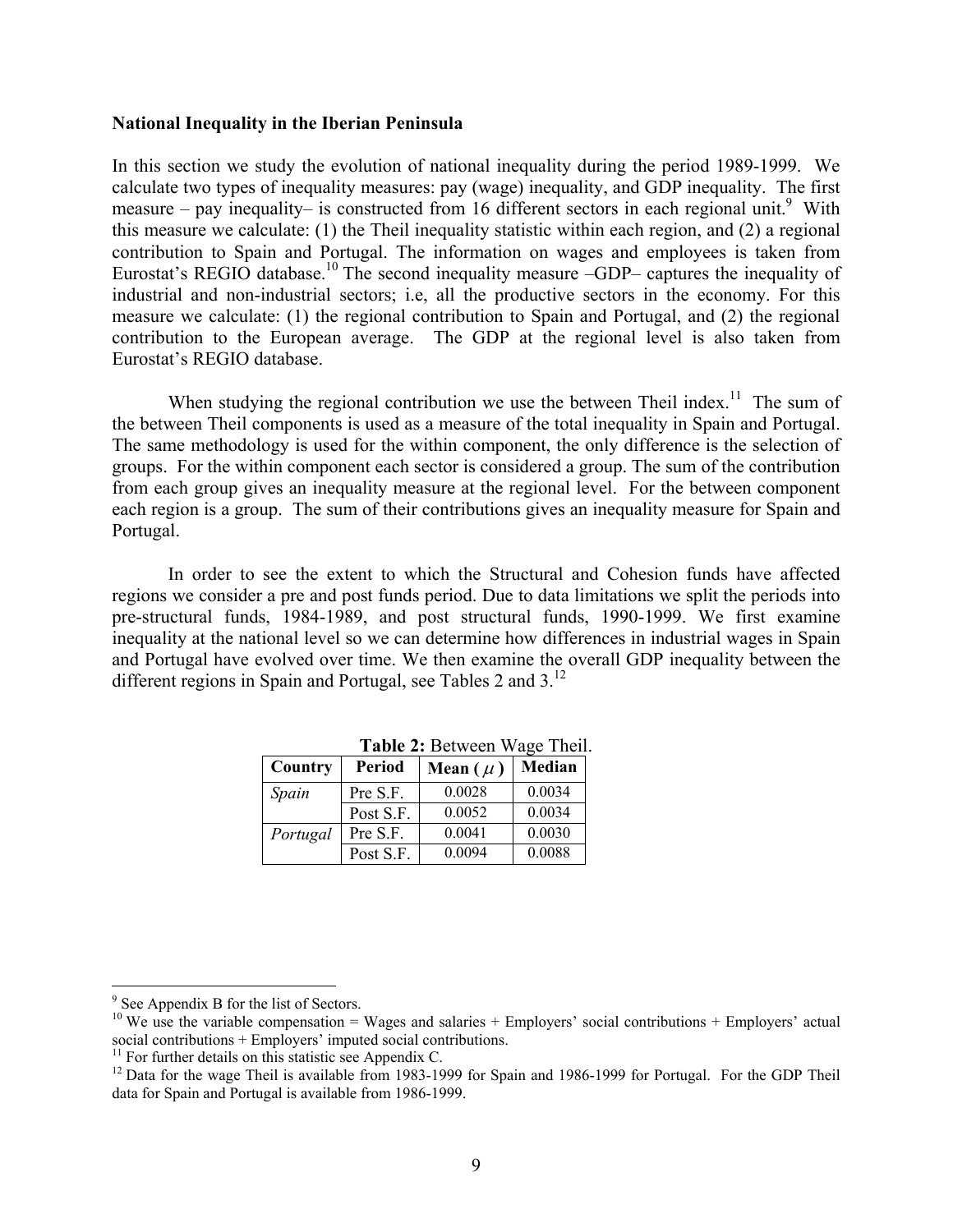| <b>TADIC 9. DUIWULI ULLET THUIL</b> |               |              |        |  |  |  |  |
|-------------------------------------|---------------|--------------|--------|--|--|--|--|
| Country                             | <b>Period</b> | Mean $(\mu)$ | Median |  |  |  |  |
| Spain                               | Pre S.F.      | 0.0194       | 0.0194 |  |  |  |  |
|                                     | Post S.F.     | 0.0224       | 0.0200 |  |  |  |  |
| Portugal                            | Pre S.F.      | 0.0366       | 0.0389 |  |  |  |  |
|                                     | Post S.F.     | 0.0233       | 0.0238 |  |  |  |  |

**Table 3:** Between GDP Theil.

As we can see from Tables 2 and 3, overall wage inequality between the different regions in Spain and Portugal has increased since the assistance funds have been in place. More precisely, differences in wage compensation in Spain and Portugal were smaller when the Iberian Peninsula did not receive any assistance funds. In particular, the distribution of wages for industrial workers has become more unequal in the Iberian Peninsula over the past decade, while GDP inequality among the different regions in Portugal has decreased but has increased in the case of Spain. Assistance funds may have been successful at curving the regional GDP disparities in Portugal but may have worsened for the case of Spain. These findings suggest that non industrial sectors, the ones not previously considered in the wage analysis, in Portugal have benefited the most from the assistance funds.

In order to have a better idea about which regions have become the most unequal in the Iberian Peninsula we proceed with our analysis at the regional level. As resources are distributed across the various regions, one would expect regional inequalities to decrease. In Table 4 we present the evolution of wage inequality within the different regions in the Iberian Peninsula before and after the assistance funds. We compare the percentage change between these two time periods to determine the relative effect of the assistance funds in the various regions. The last column of Table 4 is the ratio of structural funds received relative to GDP.

The data reveal that all regions in Spain have experienced an increase in pay-inequality after receiving aid from the assistance funds. In particular, Galicia, Principado de Asturias, Basque Country, Madrid, Catalonia, Balearic Islands, Andalucia and Canary Islands have more than doubled their wage inequality. Workers in these regions were facing a smaller wage differential across sectors before the assistance funds were granted. A similar trend is observed in Portugal, where all Portuguese regions have increased their wages disparities.<sup>13</sup> In particular, Algarve and Centre have more than double pay inequality after the assistance funds have been in place.

The differential in worker compensation across the different industries in each region of the Iberian Peninsula has increased steadily over the years despite receiving large amounts of aid from the Structural Funds. This finding may suggest that the different industrial sectors in the Iberian Peninsula are growing at different rates exacerbating the differences among regions. Furthermore we find a positive correlation between the change in inequality and the amount of assistance funds received over the years. Thus regions that tend to experience an increase in inequality tend to receive a larger amount of assistance funds.<sup>14</sup>

 $<sup>13</sup>$  In the case of Portugal we can not determine the relative increase or decrease of within wage inequality in Azores</sup> and Madeira because of lack of data.

 $14$  The correlation between the percentage change in within wage Theil and the amount of structural funds over GDP by region received over the period 1989-1999 is equal to 0.1372.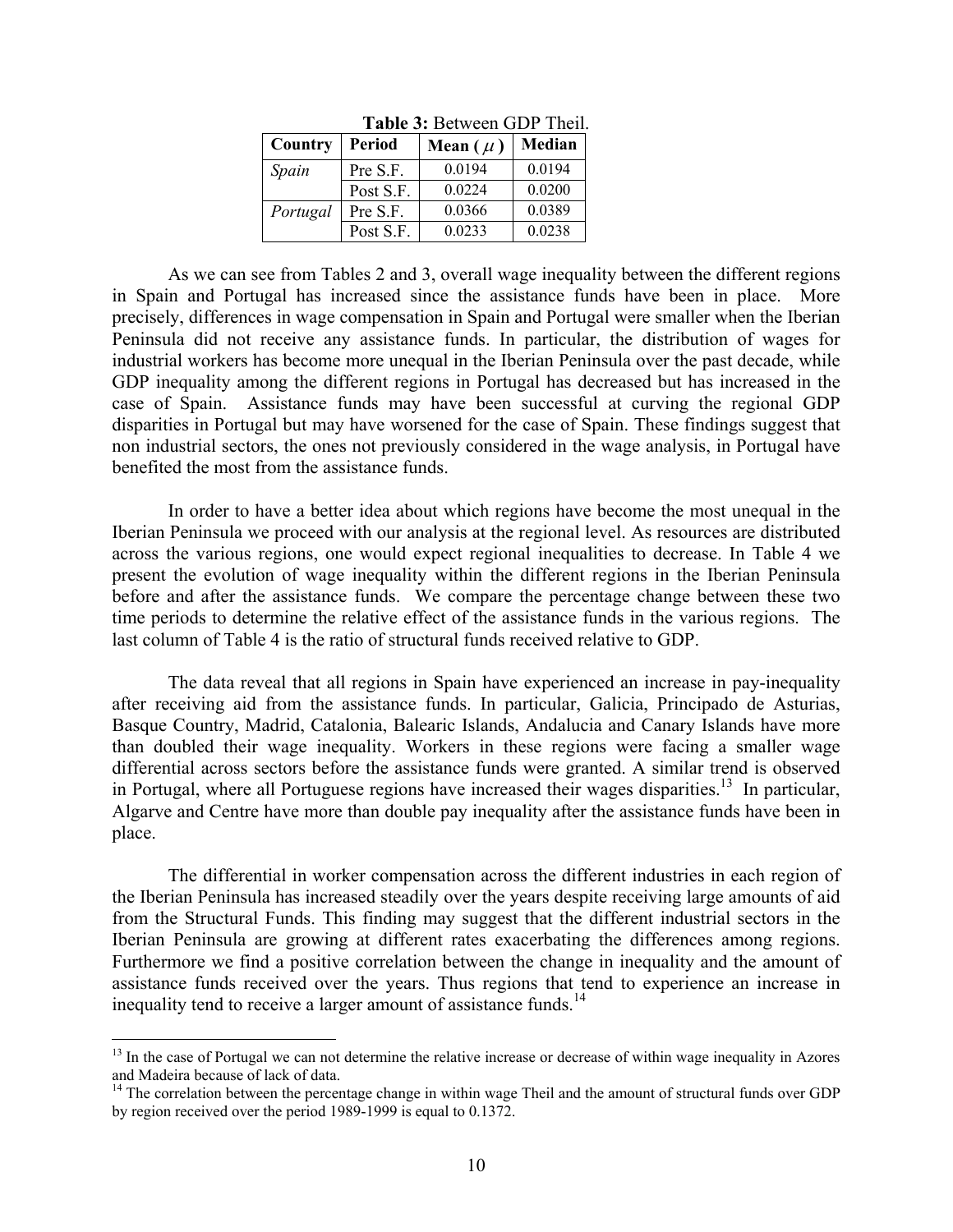|                         | <b>Within Theil Wages</b> |         | % Change | <b>Struc. Funds/GDP</b> |
|-------------------------|---------------------------|---------|----------|-------------------------|
| <b>Regions</b>          | $83 - 88$                 | $88-99$ |          | $9 - 99$                |
| Galicia                 | 0.0348                    | 0.0963  | 176.96   | 0.0127                  |
| Princ. De Asturias      | 0.0263                    | 0.0738  | 180.94   | 0.0101                  |
| Cantabria               | 0.023                     | 0.0615  | 167.55   | 0.0091                  |
| <b>Basque Country</b>   | 0.0236                    | 0.0529  | 124.15   | 0.0038                  |
| Navarra                 | 0.0243                    | 0.0464  | 90.43    | 0.0035                  |
| Rioja                   | 0.0314                    | 0.0462  | 47.24    | 0.0031                  |
| Aragon                  | 0.027                     | 0.0431  | 59.78    | 0.0048                  |
| Madrid                  | 0.0242                    | 0.0533  | 120.23   | 0.0007                  |
| Castilla & Leon         | 0.0278                    | 0.0463  | 66.43    | 0.0102                  |
| Castilla-la Mancha      | 0.0409                    | 0.056   | 37.00    | 0.0124                  |
| Extremadura             | 0.0319                    | 0.0593  | 86.30    | 0.0196                  |
| Catalonia               | 0.0308                    | 0.0649  | 110.46   | 0.002                   |
| Valencia                | 0.0269                    | 0.052   | 93.47    | 0.0049                  |
| <b>Balearic Islands</b> | 0.0374                    | 0.0769  | 105.65   | 0.0012                  |
| Andalucia               | 0.0232                    | 0.0656  | 183.02   | 0.009                   |
| Murcia                  | 0.0358                    | 0.0672  | 87.60    | 0.0077                  |
| Ceuta & Melilla         | 0.0294                    | 0.0602  | 105.02   | 0.0143                  |
| Canary Islands          | 0.0353                    | 0.0808  | 129.02   | 0.0109                  |
| North                   | 0.0379                    | 0.0744  | 96.29    | 0.0041                  |
| Centre                  | 0.0385                    | 0.0776  | 101.69   | 0.0049                  |
| Lisbon & Tagus          | 0.0462                    | 0.0513  | 10.96    | 0.002                   |
| Alentejo                | 0.059                     | 0.0947  | 60.43    | 0.013                   |
| Algarve                 | 0.0351                    | 0.0848  | 141.84   | 0.0054                  |
| Azores                  |                           | 0.1589  |          | 0.0812                  |
| Madeira                 |                           | 0.113   |          | 0.0421                  |

**Table 4:** Within Regional Wage Inequality

At a first glance it appears that the effectiveness of the Structural Funds in curving overall inequality in Spain and Portugal has had mixed results. It also seems that there has been a change in the industrial composition of the Iberian economy after Spain and Portugal joined the EU.

### **Industrial Inequality in the Iberian Peninsula**

In order to have a better understanding about which sectors are the main contributors to the increased regional pay inequality, we construct the between industrial Theil statistic for Spain and Portugal, see Table 4a and 4b.

We recall that the sum of the between Theil component can be used as an estimate for an overall measure of inequality. The individual components are the contributions from each group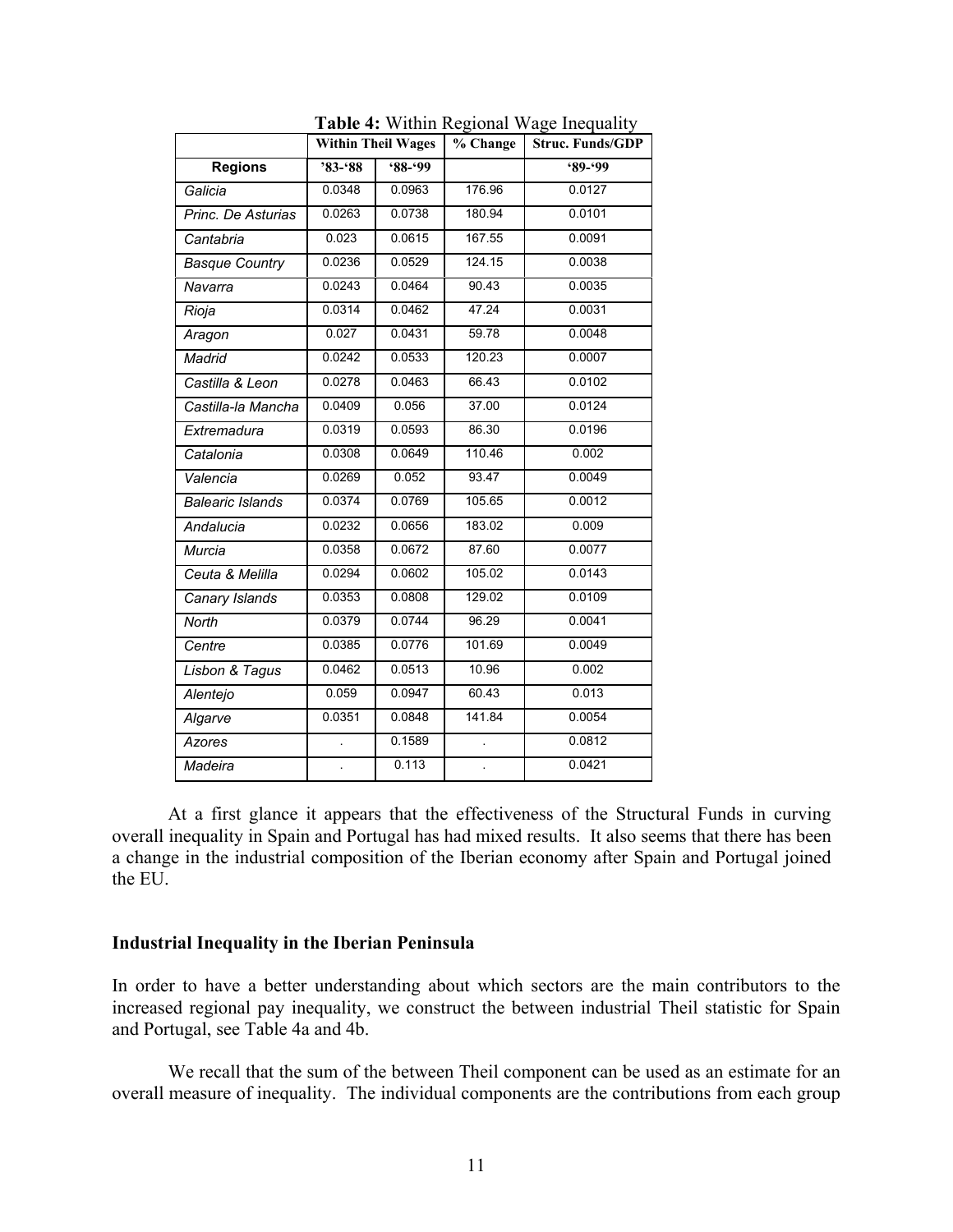included in the index. Some components will have a negative value while other components will have a positive value. When a particular component is equal to the average of the group – a situation of perfect equality – that particular contribution equals zero. Negative values suggest that a particular region is below the average, while positive values are for groups above the average. In particular, a region with the smallest negative or biggest positive between Theil components is a region that is furthest away from the average, thus contributing the most to inequality. By comparing the individual between Theil components from year to year we can determine whether a particular region is pulling away from the average. If a particular component is further away from zero, the increase can be caused by the following two cases: (1) the value of that particular group has increased/decreased further away from the group mean, or (2) the value of that particular region remains the same, and the group mean has increased/decreased. In either case that particular region will contribute more to inequality. If we want to measure whether a particular region or industry has contributed more or less to inequality across time, we compare the distance of that particular contribution to zero – a perfect equality case– from year to year to see whether it has increased/decreased in absolute terms.

We now examine the evolution of the industrial sectors in Spain and Portugal from 1983- 1994. For each group analysis we include two tables. The first table displays the average of the between components for each group during both periods, and the absolute change among both averages. A positive absolute change represents a positive contribution to inequality while a negative change means it has contributed less to inequality. The second table is based on a ranking system. For each year we rank each group based on their between contributions. We assign the value of 1 to the lowest negative component and the value of 16 to the highest positive component and we then construct the average rank for the pre and for post Structural Fund period. Based on this average rank we sort each industry accordingly, from the lowest to the highest. We then can, on average, determine whether some groups have contributed more or less to inequality in the post Structural Fund era relative to other groups.

The data presented in Tables 4a and 4b show that industries that contributed the most to inequality in Spain during the pre-assistance period were transport and communications services; chemical products; fuel and power products; and service of credit and insurance institutions. The workers in these industries received higher wages relative to the other industries during the prefunding era. Similarly, recovery, repairs, trade, lodging and catering services; textiles and clothing, leather and footwear; products of various industries; and non market services increased inequality since their wage was lower than the national average.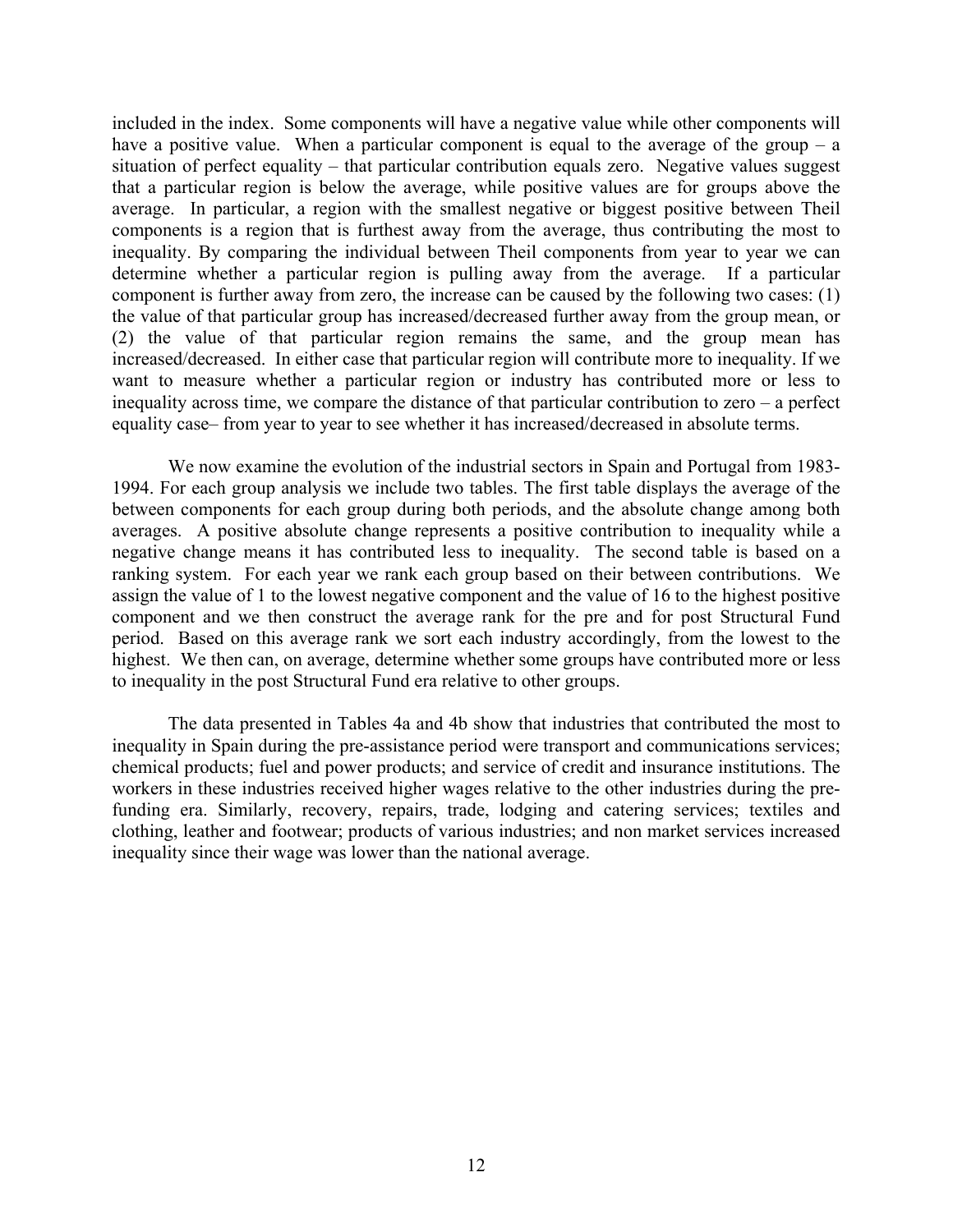|                                                                 |           |           | <b>Absolute</b> |
|-----------------------------------------------------------------|-----------|-----------|-----------------|
| <b>Sectors</b>                                                  | '83-'88   | 89-'94    | Change          |
| Recovery, repair, trade, lodging and catering services          | $-0.0277$ | $-0.0366$ | 0.0089          |
| Textiles and clothing, leather and footwear                     | $-0.0131$ | $-0.0095$ | $-0.0036$       |
| Products of various industries                                  | $-0.0068$ | $-0.0063$ | $-0.0005$       |
| Non-market services                                             | $-0.0036$ | $-0.0044$ | 0.0008          |
| Food, beverages, tobacco                                        | $-0.0036$ | $-0.0018$ | $-0.0018$       |
| Other market services                                           | $-0.0029$ | $-0.0048$ | 0.0019          |
| Metal products, machinery, equipment and electrical goods       | $-0.0013$ | $-0.0007$ | $-0.0006$       |
| Non-metallic minerals and mineral products                      | $-0.0009$ | $-0.0005$ | $-0.0004$       |
| Paper and printing products                                     | $-0.0006$ | $-0.0007$ | 0.0001          |
| <b>Building and construction</b>                                | 0.0026    | 0.0060    | 0.0033          |
| Ferrous and non-ferrous ores and metals, other than radioactive | 0.0043    | 0.0034    | $-0.0009$       |
| Transport equipment                                             | 0.0046    | 0.0051    | 0.0005          |
| Chemical products                                               | 0.0052    | 0.0050    | $-0.0002$       |
| Transport and communication services                            | 0.0070    | 0.0115    | 0.0045          |
| Fuel and power products                                         | 0.0144    | 0.0134    | $-0.0010$       |
| Services of credit and insurance institutions                   | 0.0477    | 0.0493    | 0.0016          |

**Table 4a:** Absolute Change between Industrial Theil in Spain ESA 79.

After the funds have been allocated, we find that textiles, and clothing, leather and footwear; and food, beverages and tobacco have reduced pay-inequality the most relative to their pre-fund era. On the other hand, transport and communication services; and recovery, repair, trade, lodging and catering services, have actually increased pay inequality. Among those industries with a negative Theil contribution –below the national average– textiles and, clothing, leather, and footwear; and food, beverages and tobacco have been catching up the most to the national average during the post Structural Funds era. In contrast, recovery, repair, trade, lodging and catering services have fallen behind the national average. Finally, transport and communication services have contributed to inequality the most by growing much faster than the national average.

From Table 4b we observe that wage inequality among the different industrial sectors has barely changed over the past decade. In particular, the group of industries that contributed the most to wage inequality during the post-assistance period is still basically the same with respect to the pre-fund era, except for transportation equipment. This suggests that the industrial composition of the most unequal and equal sectors in Spain has not evolved substantially over the last decade. However this does not suggest that the assistance funds have not been successful at transforming the industrial composition of Spain. The data reveal a dynamic composition of industries affecting wage inequality over the last decade since the value of the average ranking and the value of the sorting are not identical. In other words, the contribution to inequality by the different sectors has evolved over time.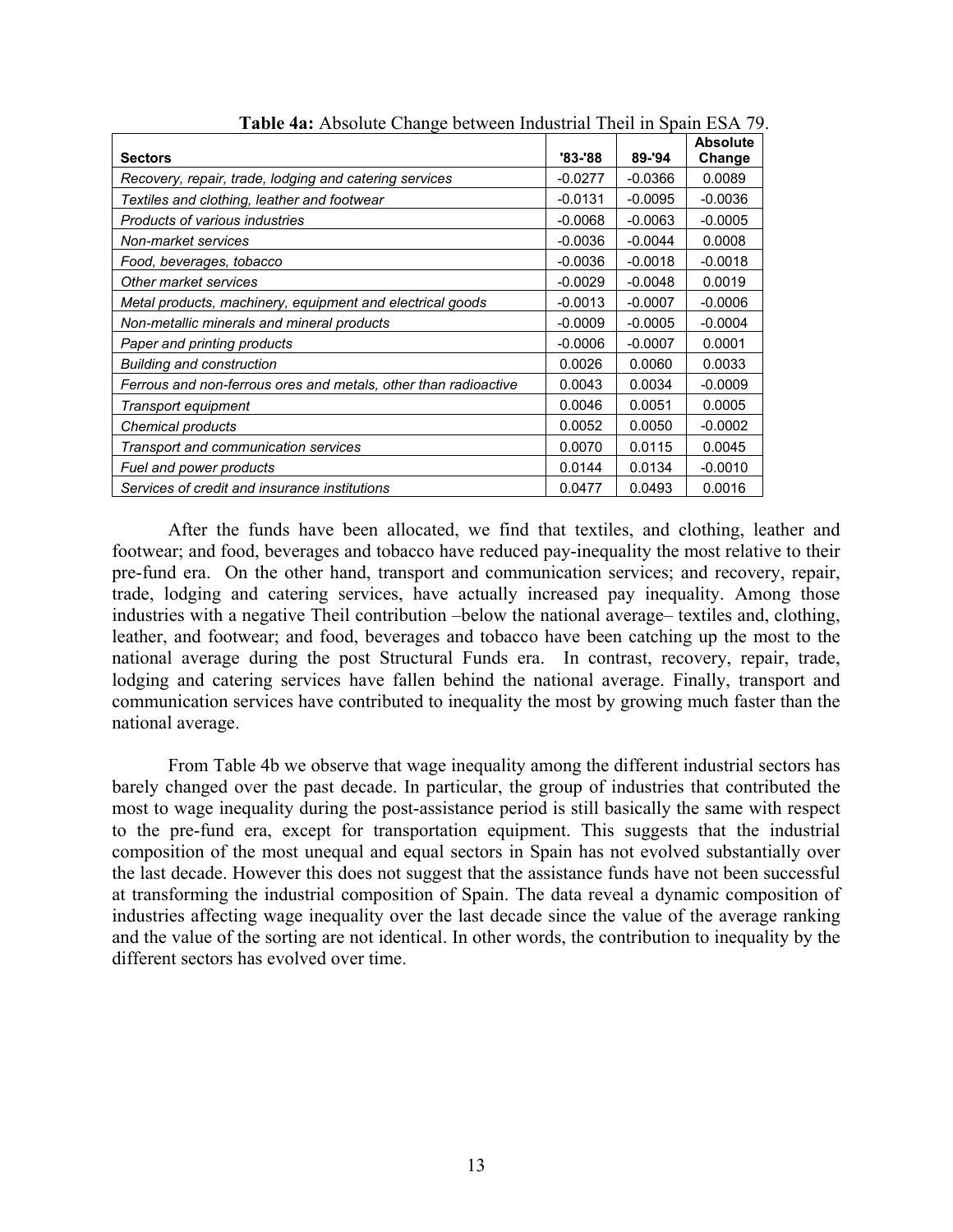|                                                           | Pre SF  | Pre SF         | <b>Post SF</b> | Post<br><b>SF</b> |
|-----------------------------------------------------------|---------|----------------|----------------|-------------------|
| <b>Sectors</b>                                            | Av Rank | Rank           | <b>Av Rank</b> | Rank              |
| Recovery, repair, trade, lodging and catering services    | 1.00    | 1              | 1.00           | 1                 |
| Textiles and clothing, leather and footwear               | 2.00    | $\overline{2}$ | 2.33           | $\overline{2}$    |
| Products of various industries                            | 3.00    | 3              | 3.33           | 3                 |
| Non-market services                                       | 4.67    | 4              | 5.50           | 5                 |
| Food, Beverages, tobacco                                  | 5.33    | 5              | 5.50           | 6                 |
| Other market services                                     | 6.17    | 6              | 4.33           | 4                 |
| Metal products, machinery, equipment and electrical goods | 6.83    | 7              | 7.67           | 8                 |
| Non-metallic minerals and mineral products                | 7.67    | 8              | 7.83           | 9                 |
| Paper and printing products                               | 8.50    | 9              | 7.50           | 7                 |
| <b>Building and construction</b>                          | 11.33   | 10             | 11.50          | 11                |
| Ferrous and non-ferrous ores and metals <sup>15</sup> ,   | 11.50   | 11             | 10.50          | 10                |
| Transport equipment                                       | 11.83   | 12             | 12.33          | 13                |
| Transport and communication services                      | 12.50   | 13             | 14.17          | 14                |
| Chemical products                                         | 12.67   | 14             | 11.67          | 12                |
| Fuel and power products                                   | 15.00   | 15             | 14.83          | 15                |
| Services of credit and insurance institutions             | 16.00   | 16             | 16.00          | 16                |

**Table 4b:** Relative Ranking, Between Industrial Theil in Spain, ESA 79.

A similar trend is observed in Portugal, see Tables 4c and 4d. Fuel and power products; non market services; transport and communications and services; services of credit and insurance institutions contributed the most to wage inequality before the assistance funds were in place. In particular these sectors had a higher wage differential than the national average. In contrast, building and construction; textiles and clothing, leather and footwear; and recovery repair, trade, lodging and catering services had a lower wage differential than the other sectors that contributed to pay-inequality before the assistances funds were granted.

After the funds were in place, we find that building and construction; and transport and communication services decreased inequality the most. In particular, building and construction have a negative Theil component while transport and communication services have a positive component. The former industrial sector is catching up the most, while the latter sector is falling behind the most: the growth in the building and construction industry is increasing faster relative to the other sectors. On the contrary, non-market services have increased pay-inequality during the post structural funds era.

<sup>&</sup>lt;sup>15</sup> other than radioactive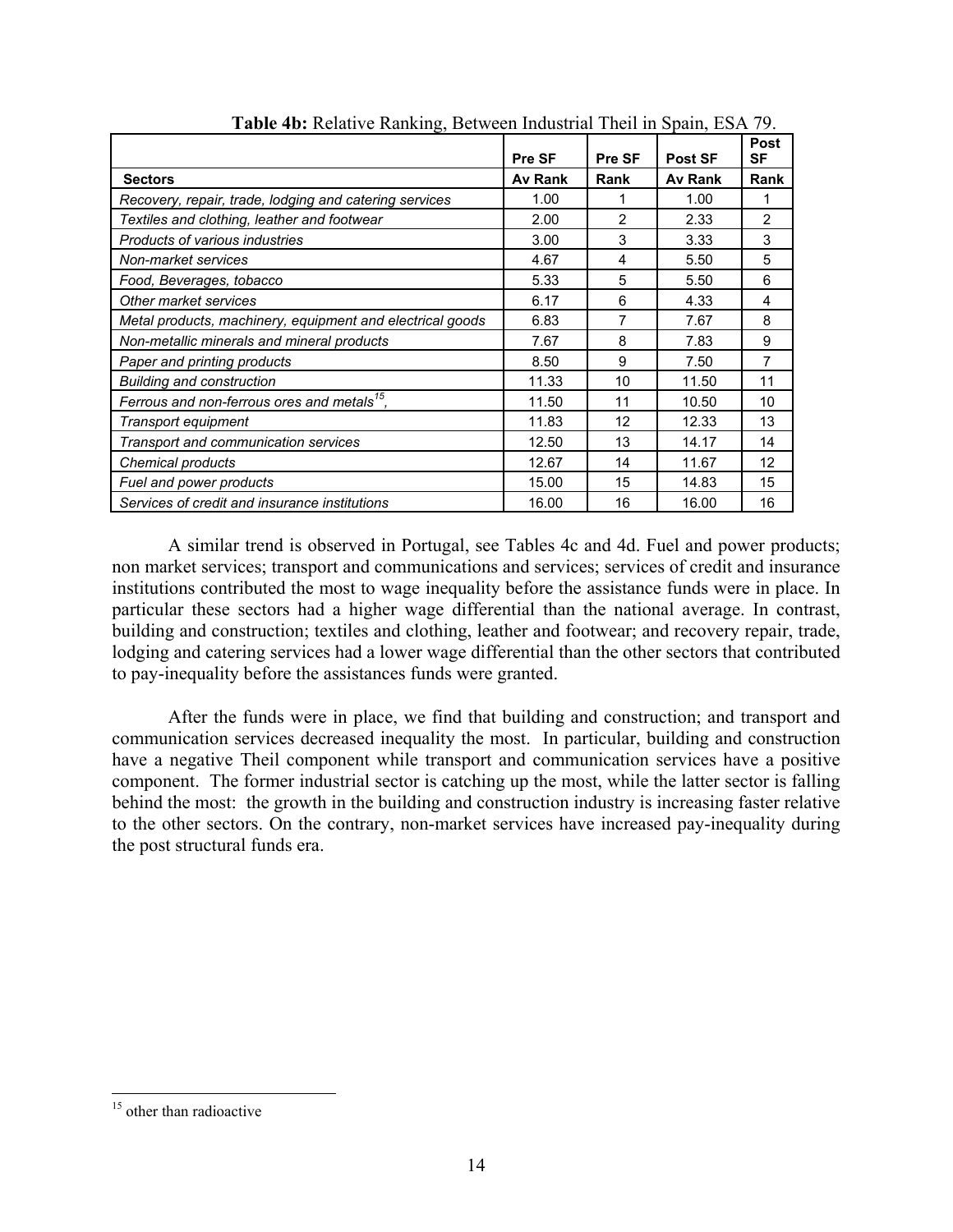|                                                                 |             |           | <b>Absolute</b> |
|-----------------------------------------------------------------|-------------|-----------|-----------------|
| <b>Sectors</b>                                                  | $'83 - '88$ | 89-'94    | Change          |
| <b>Building and construction</b>                                | $-0.0320$   | $-0.0217$ | $-0.0103$       |
| Textiles and clothing, leather and footwear                     | $-0.0242$   | $-0.0345$ | 0.0103          |
| Recovery, repair, trade, lodging and catering services          | $-0.0231$   | $-0.0270$ | 0.0039          |
| Products of various industries                                  | $-0.0093$   | $-0.0097$ | 0.0005          |
| Food, beverages, tobacco                                        | $-0.0082$   | $-0.0079$ | $-0.0003$       |
| Other market services                                           | $-0.0062$   | $-0.0066$ | 0.0004          |
| Non-metallic minerals and mineral products                      | $-0.0013$   | $-0.0031$ | 0.0018          |
| Metal products, machinery, equipment and electrical goods       | 0.0004      | $-0.0048$ | 0.0044          |
| Paper and printing products                                     | 0.0030      | 0.0025    | $-0.0004$       |
| Ferrous and non-ferrous ores and metals, other than radioactive | 0.0034      | 0.0006    | $-0.0028$       |
| Transport equipment                                             | 0.0061      | 0.0043    | $-0.0018$       |
| Chemical products                                               | 0.0070      | 0.0089    | 0.0020          |
| Fuel and power products                                         | 0.0138      | 0.0187    | 0.0049          |
| Non-market services                                             | 0.0315      | 0.0549    | 0.0235          |
| Transport and communication services                            | 0.0384      | 0.0328    | $-0.0056$       |
| Services of credit and insurance institutions                   | 0.0446      | 0.0491    | 0.0045          |

**Table 4c:** Absolute Change between Industrial Theil in Portugal ESA 79.

The data in Table 4d reveal that in Portugal service industries were reducing pay inequality the most after the assistance funds were in place. The data also show an even greater dynamic composition of industries affecting wage inequality over the last decade since the value of the average ranking and the sorting are not identical. In other words, the contribution to inequality by the different sectors has evolved through time suggesting an increased flexibility in the Portuguese labor market.

A common trend is observed in Spain and Portugal. The industrial sectors that have reduced inequality the most have been the service industries. This overall trend in Spain and in Portugal shows that the Iberian Peninsula is slowly moving towards a service oriented economy. In particular, since the service industries are growing at a faster rate, they will need to attract more workers by offering higher wages in relation to other industrial sectors. As the Iberian Peninsula becomes more integrated into the EU, competition among industrial sectors increases. As a result of this new externally driven competition, less efficient sectors are growing slower.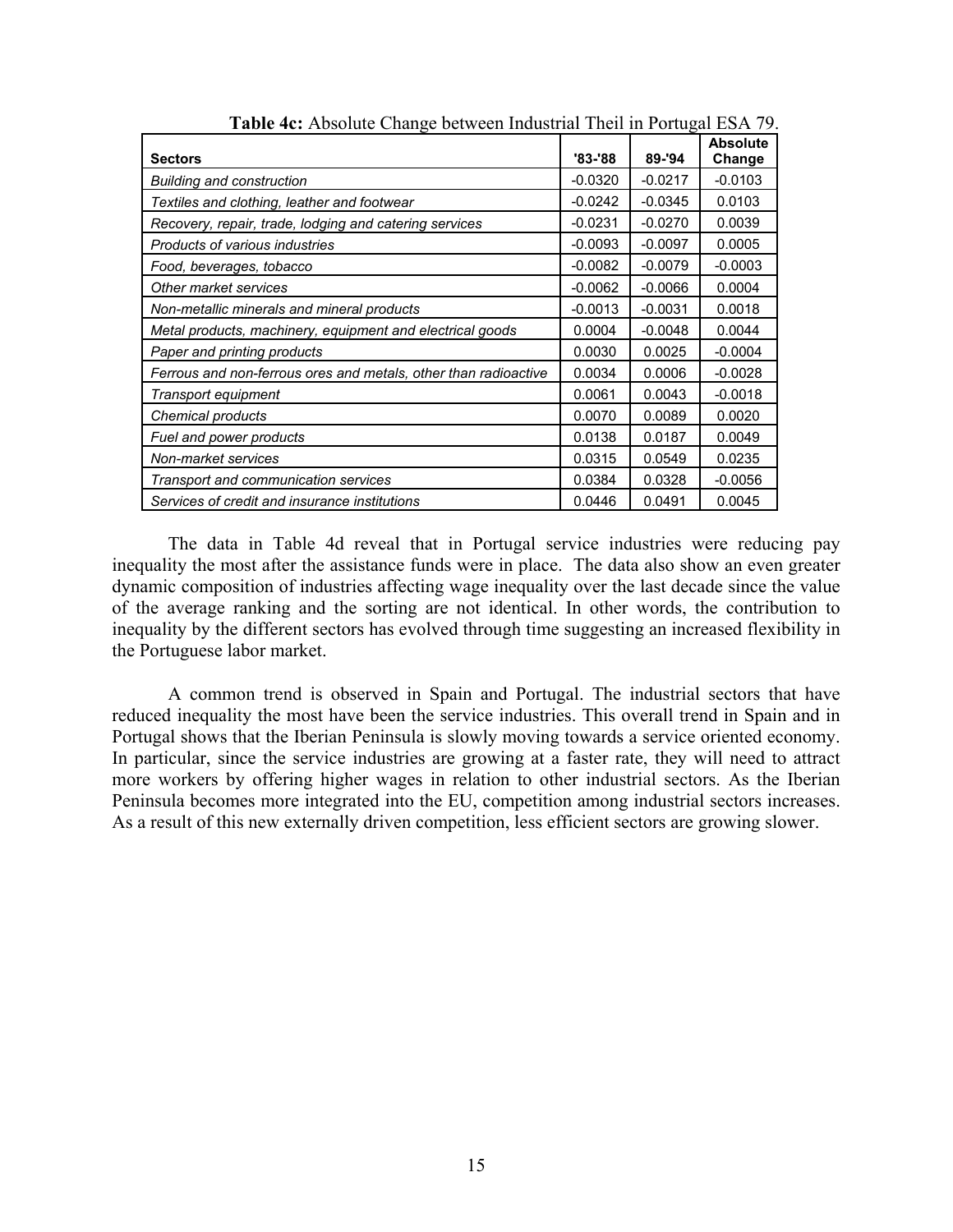|                                                           | Pre SF  | Pre SF         | <b>Post SF</b> | Post<br>SF     |
|-----------------------------------------------------------|---------|----------------|----------------|----------------|
| <b>Sectors</b>                                            | Av Rank | Rank           | Av Rank        | Rank           |
| <b>Building and construction</b>                          | 1.00    | 1              | 2.67           | 3              |
| Textiles and clothing, leather and footwear               | 2.00    | $\overline{2}$ | 1.33           | 1              |
| Recovery, repair, trade, lodging and catering services    | 3.00    | 3              | 2.00           | $\overline{2}$ |
| Products of various industries                            | 4.00    | 4              | 4.17           | 4              |
| Food, Beverages, tobacco                                  | 5.00    | 5              | 5.33           | 5              |
| Other market services                                     | 6.00    | 6              | 6.17           | 6              |
| Non-metallic minerals and mineral products                | 7.00    | 7              | 7.50           | 8              |
| Metal products, machinery, equipment and electrical goods | 8.00    | 8              | 6.83           | 7              |
| Paper and printing products                               | 9.00    | 9              | 9.83           | 10             |
| Ferrous and non-ferrous ores and metals, 16               | 10.00   | 10             | 9.17           | 9              |
| Transport equipment                                       | 11.33   | 11             | 11.17          | 11             |
| Chemical products                                         | 11.67   | 12             | 11.83          | 12             |
| Fuel and power products                                   | 13.00   | 13             | 13.00          | 13             |
| Non-market services                                       | 14.33   | 14             | 15.83          | 16             |
| Transport and communication services                      | 14.67   | 15             | 14.00          | 14             |
| Services of credit and insurance institutions             | 16.00   | 16             | 15.17          | 15             |

**Table 4d:** Relative Ranking, Between Industrial Theil in Portugal, ESA 79.

As we can see, assistance funds in Spain and Portugal may have been playing a catalyst role in the industrial and labor market transformation of the Iberian economy.

### **National and Regional Contribution to Inequality**

In this section we examine how regional pay inequality has progressed relative to Spain and Portugal, and relative to Europe. We first examine in Table 5 how wage inequality between the different regions in Spain and Portugal has changed over time relative to: (1) the Iberian Peninsula and (2) Europe.

The data in Table 5 shows that there are some regions in Spain and Portugal that have increased wage inequality relative to their own country but all regions have reduced pay inequality when compared to the European average.

<sup>&</sup>lt;sup>16</sup> other than radioactive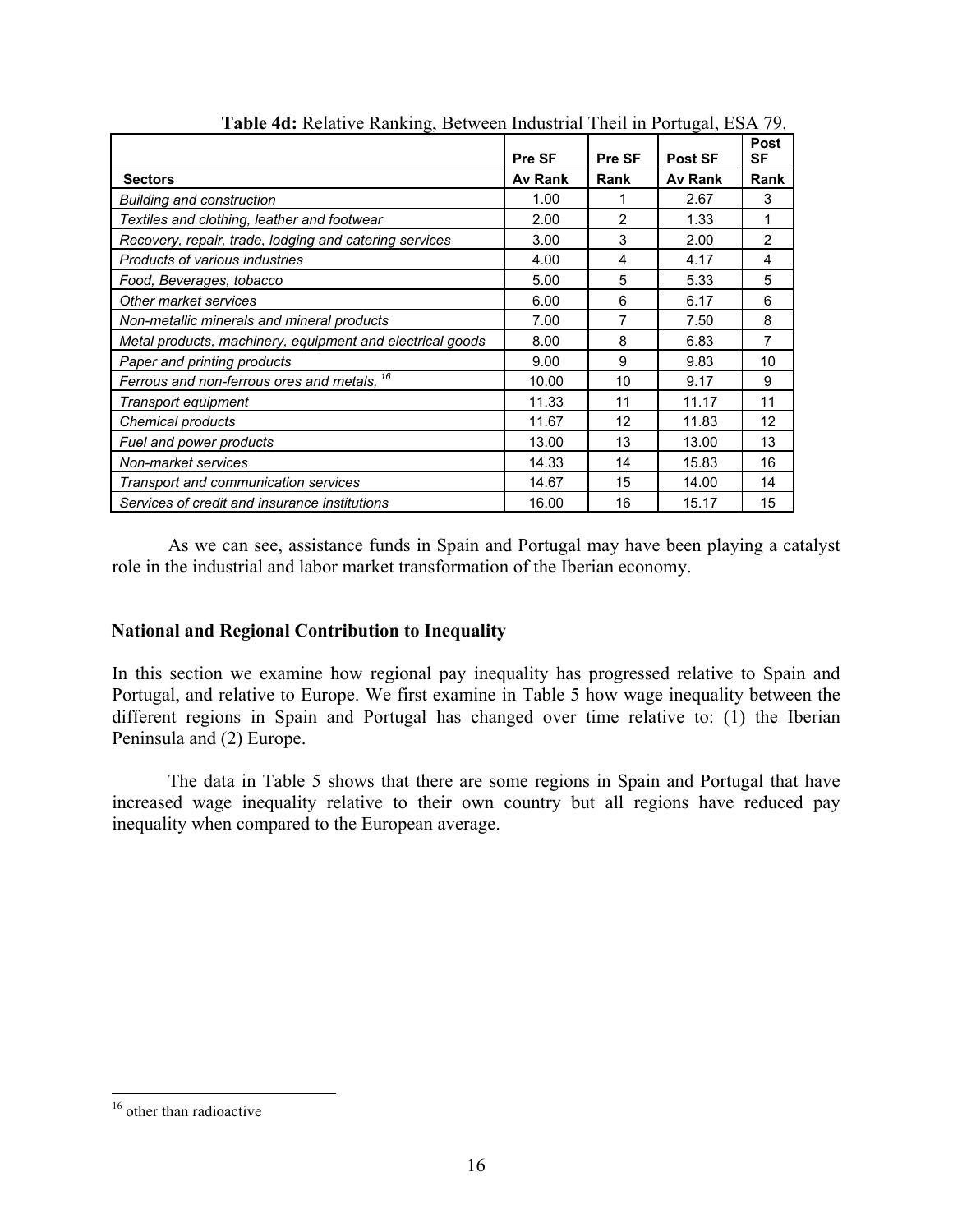|                         | Wage Theil Relative to own country |           |           | <b>Wage Theil Relative to EU</b> |           |                 |  |
|-------------------------|------------------------------------|-----------|-----------|----------------------------------|-----------|-----------------|--|
|                         |                                    |           | Absolute  |                                  |           | <b>Absolute</b> |  |
| <b>Regions</b>          | Av 83-88                           | Av 89-99  | Change    | Av 83-88                         | Av 89-99  | Change          |  |
| Valencia                | $-0.0093$                          | $-0.0106$ | 0.0012    | $-0.0055$                        | $-0.0042$ | $-0.0014$       |  |
| Andalucia               | $-0.0065$                          | $-0.0109$ | 0.0044    | $-0.0064$                        | $-0.0048$ | $-0.0016$       |  |
| Galicia                 | $-0.0052$                          | $-0.0086$ | 0.0034    | $-0.0032$                        | $-0.0026$ | $-0.0006$       |  |
| Castilla-la Mancha      | $-0.0028$                          | $-0.0030$ | 0.0002    | $-0.0018$                        | $-0.0013$ | $-0.0005$       |  |
| Murcia                  | $-0.0026$                          | $-0.0033$ | 0.0007    | $-0.0013$                        | $-0.0010$ | $-0.0003$       |  |
| Extremadura             | $-0.0016$                          | $-0.0019$ | 0.0003    | $-0.0010$                        | $-0.0007$ | $-0.0003$       |  |
| Rioja                   | $-0.0007$                          | $-0.0003$ | $-0.0005$ | $-0.0004$                        | $-0.0002$ | $-0.0002$       |  |
| <b>Balearic Islands</b> | $-0.0005$                          | 0.0000    | $-0.0005$ | $-0.0010$                        | $-0.0006$ | $-0.0004$       |  |
| Cantabria               | $-0.0001$                          | 0.0000    | $-0.0001$ | $-0.0006$                        | $-0.0003$ | $-0.0003$       |  |
| Canary Islands          | 0.0000                             | $-0.0010$ | 0.0010    | $-0.0014$                        | $-0.0011$ | $-0.0003$       |  |
| Navarra <sup>17</sup>   | 0.0005                             | 0.0013    | 0.0008    | $-0.0006$                        | $-0.0003$ | $-0.0003$       |  |
| Ceuta & Melilla         | 0.0008                             | 0.0005    | $-0.0003$ | 0.0000                           | 0.0000    | 0.0000          |  |
| Aragón                  | 0.0012                             | 0.0017    | 0.0005    | $-0.0012$                        | $-0.0006$ | $-0.0006$       |  |
| Castilla & León         | 0.0013                             | 0.0003    | $-0.0010$ | $-0.0023$                        | $-0.0014$ | $-0.0009$       |  |
| Principado de Asturias  | 0.0024                             | 0.0008    | $-0.0016$ | $-0.0009$                        | $-0.0005$ | $-0.0004$       |  |
| Catalonia               | 0.0043                             | 0.0086    | 0.0042    | $-0.0071$                        | $-0.0036$ | $-0.0035$       |  |
| <b>Basque Country</b>   | 0.0068                             | 0.0097    | 0.0029    | $-0.0019$                        | $-0.0003$ | $-0.0016$       |  |
| Madrid                  | 0.0147                             | 0.0218    | 0.0071    | $-0.0045$                        | $-0.0014$ | $-0.0030$       |  |
| North                   | $-0.0381$                          | $-0.0434$ | 0.0054    | $-0.0098$                        | $-0.0082$ | $-0.0016$       |  |
| Centre                  | $-0.0160$                          | $-0.0133$ | $-0.0027$ | $-0.0039$                        | $-0.0035$ | $-0.0004$       |  |
| Algarve                 | $-0.0029$                          | $-0.0025$ | $-0.0004$ | $-0.0007$                        | $-0.0007$ | 0.0000          |  |
| Alentejo                | $-0.0022$                          | $-0.0009$ | $-0.0013$ | $-0.0009$                        | $-0.0009$ | 0.0000          |  |
| Lisbon & Tagus Valley   | 0.0674                             | 0.0694    | 0.0020    | $-0.0116$                        | $-0.0084$ | $-0.0031$       |  |
| Azores                  |                                    | 0.0003    |           |                                  | $-0.0004$ |                 |  |
| Madeira                 |                                    | 0.0000    |           |                                  | $-0.0005$ |                 |  |

**Table 5:** Between Wage Theil in the Iberian Peninsula.

After the funds have been in place, we find that Valencia, Andalucia, and Galicia have contributed the most to wage inequality in Spain since their wage differential is lower than the Spanish average. On the other hand, Catalonia, Basque Country, and Madrid have contributed the most to inequality by means of higher pay. In contrast, Extremadura and Murcia have contributed the least to inequality.In the case of Portugal, we find that North and Lisbon and the Tagus Valley are the regions that have contributed the most to wage inequality after the funds have been in place.These regions have a higher wage than the Portuguese average. In contrast, Centre and Alentejo have decreased inequality. Thus the assistance funds have helped reduce the wage inequality within those regions when compared to the Portuguese average.

When comparing inequality with respect to the European average, we see that all regions in the Iberian Peninsula are below the EU average. Before the funds that had been granted the most negative Theil components occurred in regions with a large population share such as Andalucia and Catalonia.After the assistance funds were in place we see that the majority of regions reduced wage inequality. In particular, wealthier regions such as Catalonia, Lisbon and the Tagus Valley, and Madrid reduced inequality more than poorer regions. Only, Algarve, Alentejo and Ceuta & Melilla did not curve inequality. It seems then that the transfer of funds from other European nations through assistance funds has been successful at reducing inequality

<u>.</u>

<sup>&</sup>lt;sup>17</sup> Comunidad Foral de Navarra.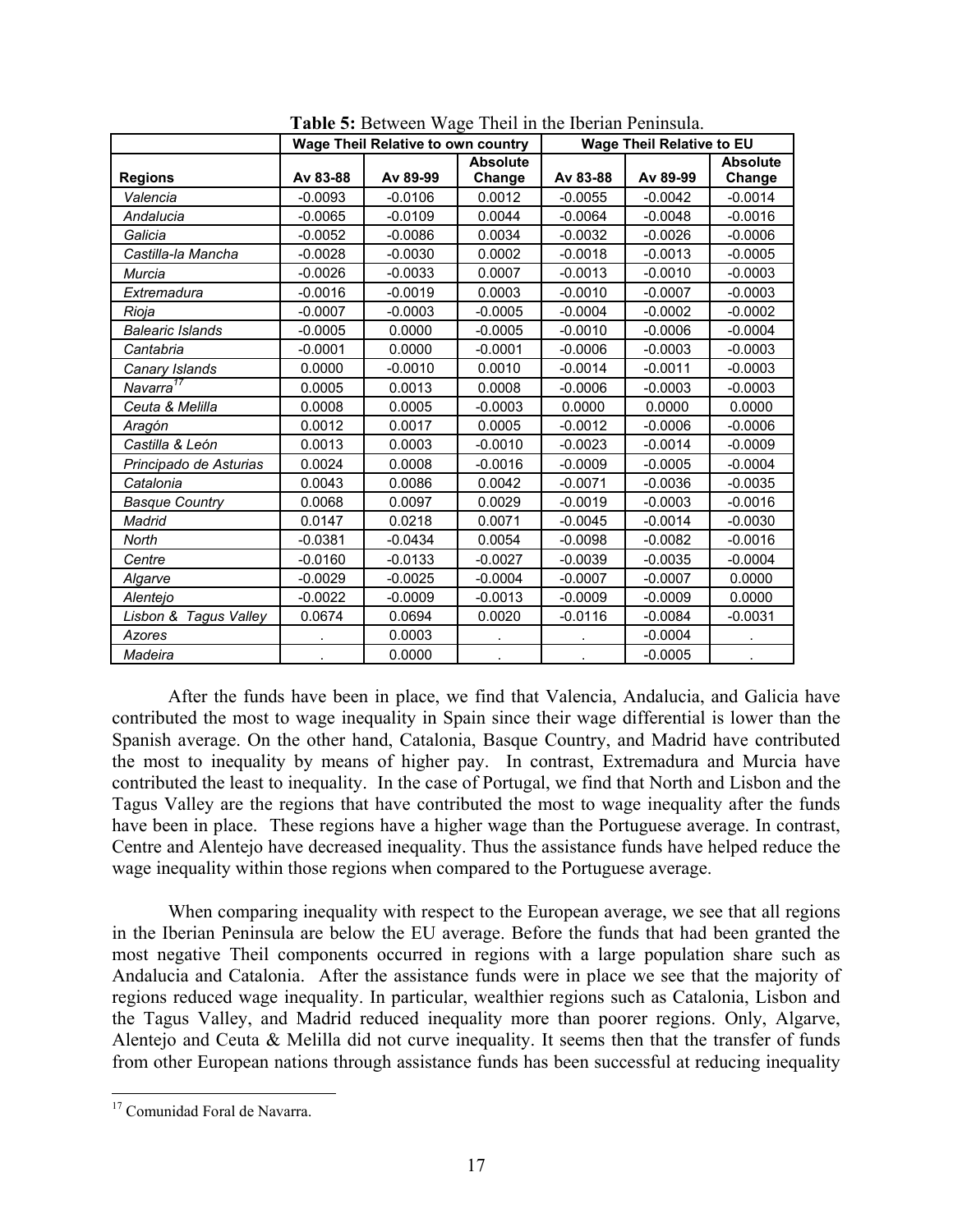with respect to Europe. This positive aspect of redistribution has not necessarily reduced regional inequality with respect to the Iberian Peninsula.

The data suggest that some sort of agglomeration forces and increasing return to scale operate in the Iberian Peninsula. Regions from the Iberian Peninsula with a higher GDP per capita tend to contribute the most to wage inequality. Regions with lower GDP per capita are the ones that tend to reduce inequality the most with respect to Europe. On the other hand, not all regions are catching up with Europe at the same rate and not all regions within the Iberian Peninsula are becoming more similar. The fact that we can observe some asymmetries with respect to the speed of convergence in wages among regions suggests that the impact of the assistance funds in these regions may exacerbate differences. Regions that can potentially grow faster might attract more resources from other industries and/or from other regions and widen the gap further. As a result, the wage distribution among industrial workers within the Iberian Peninsula has become more unequal and skewed.

Are these trends observed at a more aggregated level? Do we observe the same phenomena when we incorporate the non industrial sectors? In order to answer these questions we examine the evolution of regional inequality in industrial and non-industrial sectors, by constructing the regional GDP Theil contribution relative to Spain and Portugal and relative to Europe, see Table 6. We can then explore how aggregate inequality has evolved before and after the assistance funds.

The data show that the regions of Andalucia, Galicia and Extremadura increased the GDP inequality in Spain before the funds were even granted by growing at a slower rate. On the other hand, Basque Country, Catalonia and Madrid tended to increase GDP inequality by growing faster than the Spanish average. Since the regional composition is basically the same when examining wage and GDP between Theils, we may argue that the relative weight of the non industrial sectors in those regions can not change their growth experiences. Once the funds were granted, the composition of regions that contribute the most to inequality remain basically the same with the exception of Aragon which helped to increase inequality.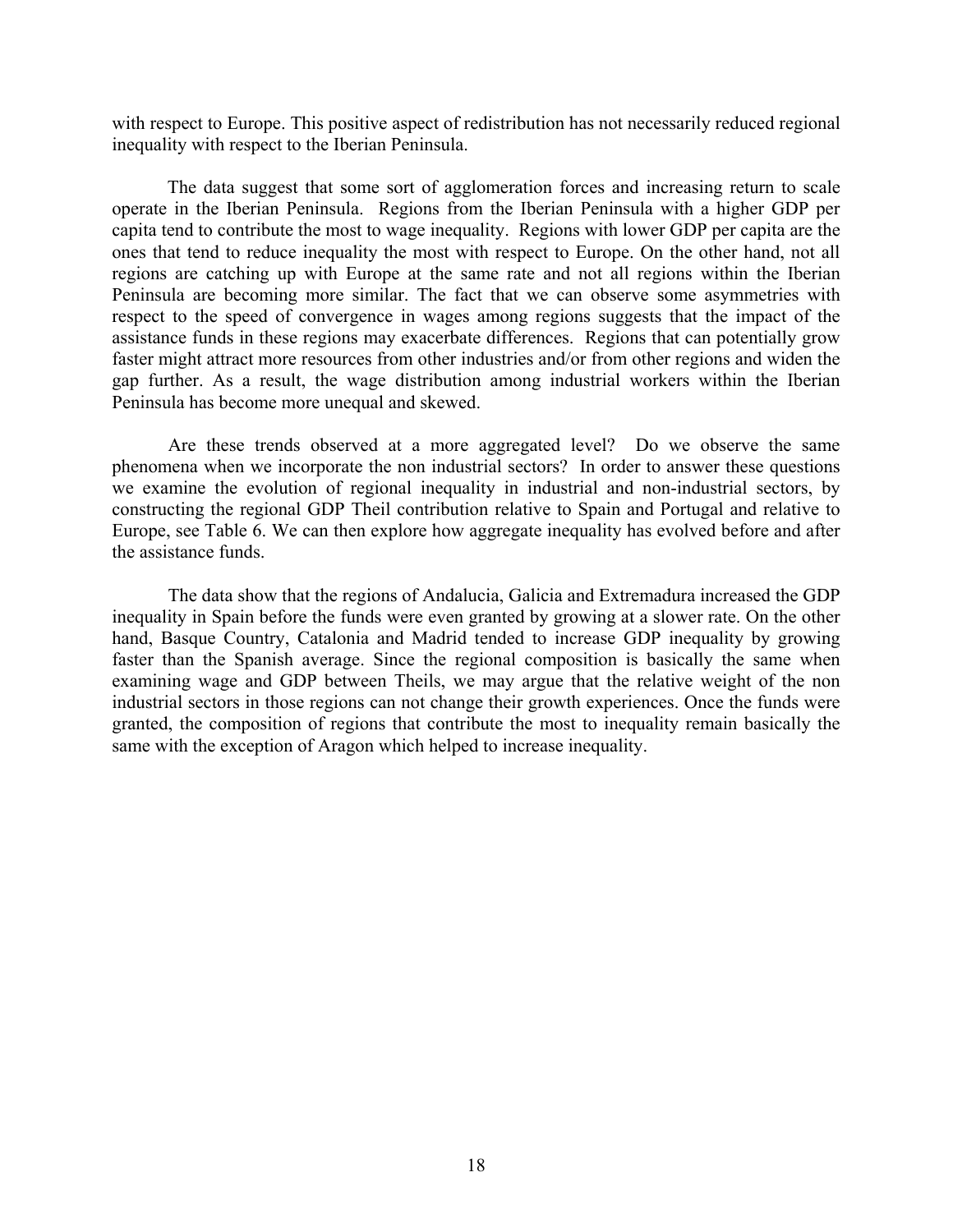| <b>Regions</b>                 | <b>Relative</b><br>Own<br>Av 86-88 | <b>Relative</b><br>Own<br>Av 89-99 | Relative<br>Own<br><b>Absolute</b><br>Change | <b>Relative</b><br>E.U.<br>Av 86-88 | <b>Relative</b><br>E.U.<br>Av 89-99 | Relative E.U.<br><b>Absolute</b><br>Change |
|--------------------------------|------------------------------------|------------------------------------|----------------------------------------------|-------------------------------------|-------------------------------------|--------------------------------------------|
| Andalucia                      | $-0.03677$                         | $-0.03948$                         | 0.0027                                       | $-6.6E-08$                          | $-7.2E-08$                          | 5.9809E-09                                 |
| Galicia                        | $-0.01444$                         | $-0.01341$                         | $-0.0010$                                    | $-2.9E-08$                          | $-3E-08$                            | 1.14403E-09                                |
| Extremadura                    | $-0.00789$                         | $-0.00751$                         | $-0.0004$                                    | $-9.4E-09$                          | $-1E-08$                            | 1.07289E-09                                |
| Castilla-la Mancha             | $-0.00767$                         | $-0.00669$                         | $-0.0010$                                    | $-1.7E-08$                          | $-1.9E-08$                          | 2.00299E-09                                |
| Castilla & León                | $-0.00481$                         | $-0.00509$                         | 0.0003                                       | $-3E-08$                            | $-3.2E-08$                          | 1.56362E-09                                |
| Murcia                         | $-0.00148$                         | $-0.00303$                         | 0.0015                                       | $-1.2E-08$                          | $-1.3E-08$                          | 7.9479E-10                                 |
| Principado de Asturias         | $-0.00065$                         | $-0.00242$                         | 0.0018                                       | $-1.4E-08$                          | $-1.4E-08$                          | -4.59274E-12                               |
| Cantabria                      | $-0.00041$                         | $-0.0004$                          | 0.0000                                       | $-6.4E-09$                          | $-6.9E-09$                          | 4.122E-10                                  |
| Ceuta & Melilla                | $-0.00037$                         | $-0.00041$                         | 0.0000                                       | $-1.5E-09$                          | $-1.5E-09$                          | $-1.21329E-11$                             |
| Canary Islands                 | $-7.6E-06$                         | $-0.00156$                         | 0.0015                                       | $-1.8E-08$                          | $-1.9E-08$                          | 1.29006E-09                                |
| Valencia                       | 0.000619                           | $-0.00255$                         | 0.0019                                       | $-4.7E-08$                          | $-5E-08$                            | 3.20731E-09                                |
| Rioja                          | 0.001085                           | 0.000956                           | $-0.0001$                                    | $-3.6E-09$                          | $-3.9E-09$                          | 2.39593E-10                                |
| Aragón                         | 0.003174                           | 0.003396                           | 0.0002                                       | $-1.6E-08$                          | $-1.8E-08$                          | 1.1245E-09                                 |
| Navarra <sup>16</sup>          | 0.003633                           | 0.003757                           | 0.0001                                       | $-7.9E-09$                          | $-8.4E-09$                          | 4.62931E-10                                |
| <b>Balearic Islands</b>        | 0.005773                           | 0.005283                           | $-0.0005$                                    | $-1E-08$                            | $-1.1E-08$                          | 9.7741E-10                                 |
| <b>Basque Country</b>          | 0.014603                           | 0.011418                           | $-0.0032$                                    | $-3.2E-08$                          | $-3.3E-08$                          | 5.92971E-10                                |
| Catalonia                      | 0.032321                           | 0.039025                           | 0.0067                                       | $-8.8E - 08$                        | $-9.6E - 08$                        | 8.17033E-09                                |
| Madrid                         | 0.032372                           | 0.040863                           | 0.0085                                       | $-7.4E-08$                          | $-8.1E-08$                          | 6.94719E-09                                |
| North                          | $-0.04757$                         | $-0.04612$                         | $-0.0014$                                    | $-2.4E-08$                          | $-2.8E-08$                          | 4.234E-09                                  |
| Centre                         | $-0.03881$                         | $-0.02907$                         | $-0.0097$                                    | $-1E-08$                            | $-1.3E-08$                          | 3.00751E-09                                |
| Alentejo                       | $-0.01748$                         | $-0.00788$                         | $-0.0096$                                    | $-4.1E-09$                          | $-4.3E-09$                          | 1.92818E-10                                |
| Madeira                        | $-0.00702$                         | $-0.00347$                         | $-0.0035$                                    | $-1.5E-09$                          | $-1.9E-09$                          | 4.36184E-10                                |
| Azores                         | $-0.00633$                         | $-0.00565$                         | $-0.0007$                                    | $-1.4E-09$                          | $-1.7E-09$                          | 2.62182E-10                                |
| Algarve                        | 0.001374                           | 0.000707                           | $-0.0007$                                    | $-2.7E-09$                          | $-3.2E-09$                          | 5.545E-10                                  |
| Lisbon and the Tagus<br>Valley | 0.144467                           | 0.11528                            | $-0.0292$                                    | $-3.3E-08$                          | $-3.8E-08$                          | 4.74865E-09                                |

**Table 6:** Between GDP Theil in the Iberian Peninsula

A similar trend is observed in the regions that contribute the least to GDP inequality. In particular, Catalonia and Madrid have increased GDP inequality the most in the Structural Fund era, while Basque Country, Centre, and North (regions above the national average) have contributed less to GDP inequality after receiving financial aid. These regions have been getting closer to their respective national averages.

In terms of the poorer regions, Andalucia and Comunidad Valenciana have contributed more to GDP inequality in the post-assistance era. Furthermore, Catalonia and Madrid, the two biggest contributors to inequality (after the funds were implemented) have not received any financial aid under objective 1 in the post Structural Funds era (objective 1 focuses precisely on enhancing regional development or increasing GDP per capita to the EU average); while regions that have benefited the most from objective  $1 -$  Andalucia, and Valencia – have lagged even further behind the national average. In other words, the funds under objective 1 in Spain are not working as they were intended. It seems that the assistance funds were not able to substantially change the growth experiences of the most backward and advanced regions in Spain. Furthermore, the correlation between the final sorting and the co-payment for each region is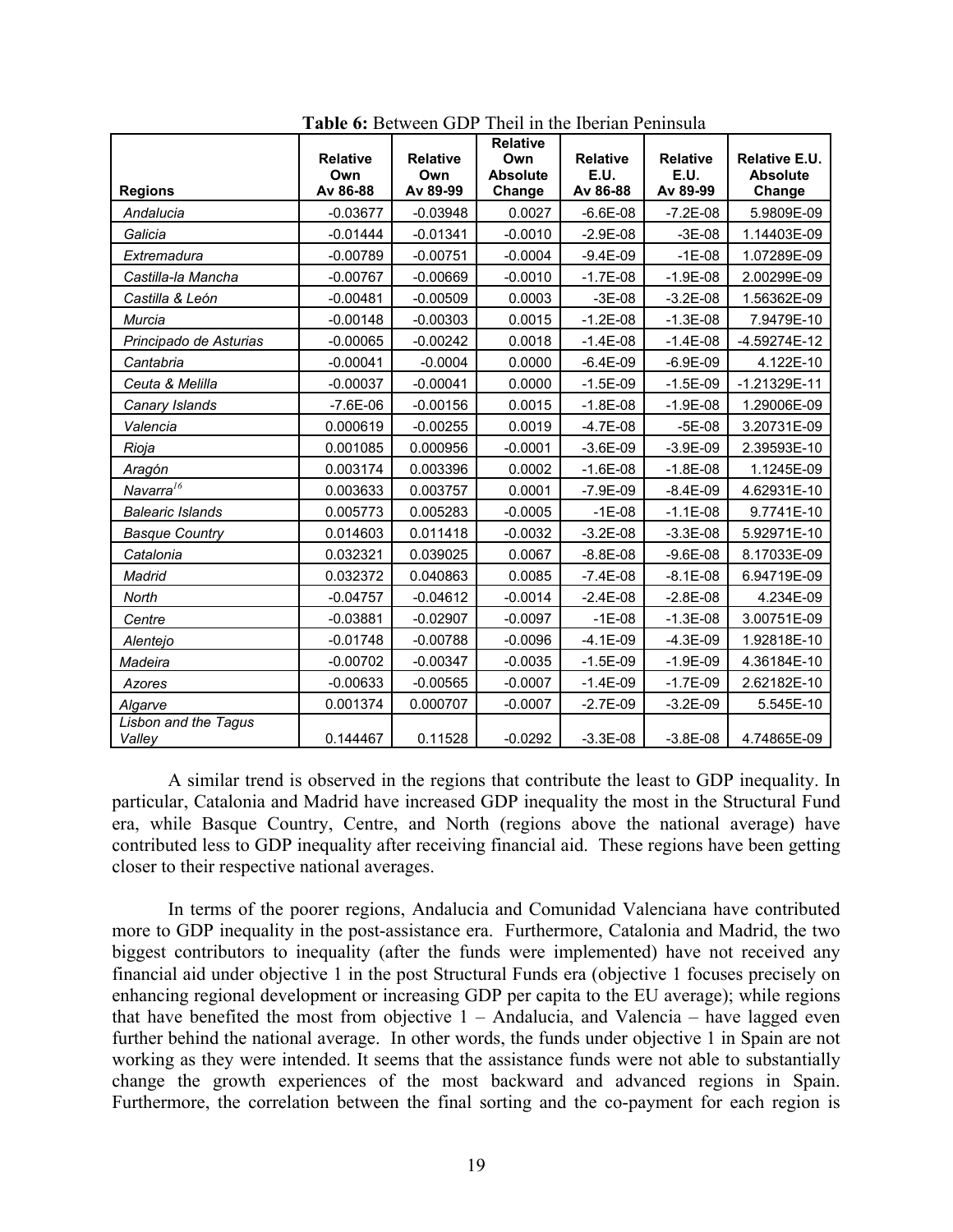positive, which suggests that a stronger financial commitment of the regions will lead to a higher contribution to inequality. On the contrary, a higher amount of resources received from Brussels tends to be associated with the regions decreasing inequality.

When we compare the relative performance with respect to Europe we find that all regions in Spain did reduce their inequality since all their between Theils were negative. In particular, before the assistance funds were in place, the regions that were contributing the most to GDP inequality were Extremadura, Navarra, Cantabria, Rioja and Ceuta & Melilla. The regions that contributed the least to inequality during this period were Catalonia, Andalucia, the Basque Country, Madrid and Valencia. Once the funds were in place, the composition of regions that contributed the most and the least to inequality did not change over time; suggesting that not all regions are catching up with Europe at the same rate. The regions that are contributing the most to the Spanish inequality tend to contribute the least to the European average because of their rapid growth experiences. On the other hand, the regions that are contributing the least in Spain are increasing GDP inequality with respect to Europe. Furthermore, the correlation between the final sorting and the co-payment for each region is positive, which suggests that a stronger financial commitment of the regions will lead to a higher contribution to inequality. Similarly, a higher amount of resources received from Brussels tends to be associated with regions that tend to decrease inequality.

Are these trends being observed in Portugal as well? The data shows that there are some regions in Portugal that have experienced a reduction in GDP inequality relative to Portugal while other regions have experienced an increase.<sup>18</sup> The data show that before the assistance period the regions of Lisbon and the Tagus Valley, Algarve and Alentejo were the regions that contributed the most to GDP inequality in Portugal. In contrast, North and Centre contributed the least. The data also reveals that regional contribution to the Portuguese GDP inequality has changed within this period since the average ranking and the final rankings are not the same. The regional composition that contributed the most after the assistance funds have been in place did not change from the previously examined period. A similar trend is observed in the regions that contributed the least to GDP inequality. This suggests that different regions in Portugal are growing at different rates in terms of GDP, and the regions that were lagging behind with respect to Portugal are still lagging behind after the funds have been in place. It seems that the assistance funds have not benefited all regions. Furthermore, the correlation between the final sorting and the co-payment for each region is positive, which suggests that a stronger financial commitment of the regions will lead to a higher contribution to inequality. Similarly, a higher amount of resources received from Brussels tend to be associated with regions that tend to decrease inequality.

If we now compare the GDP inequality with respect to Europe the data shows that all regions have decreased inequality since all their between Theils were negative. Moreover, before and after the assistance funds were in place the regions that were contributing the most to GDP inequality were Algarve, Madeira and Azores. The regions that contributed the least to inequality during this period were North, Centre and Lisbon and the Tagus Valley. The regions that are contributing the least are catching up with respect to Europe and the ones that are increasing

 $18$  There are some regions that have positive and some negative between Theil. Thus some regions are contributing to greater inequality and some others are indeed reducing it.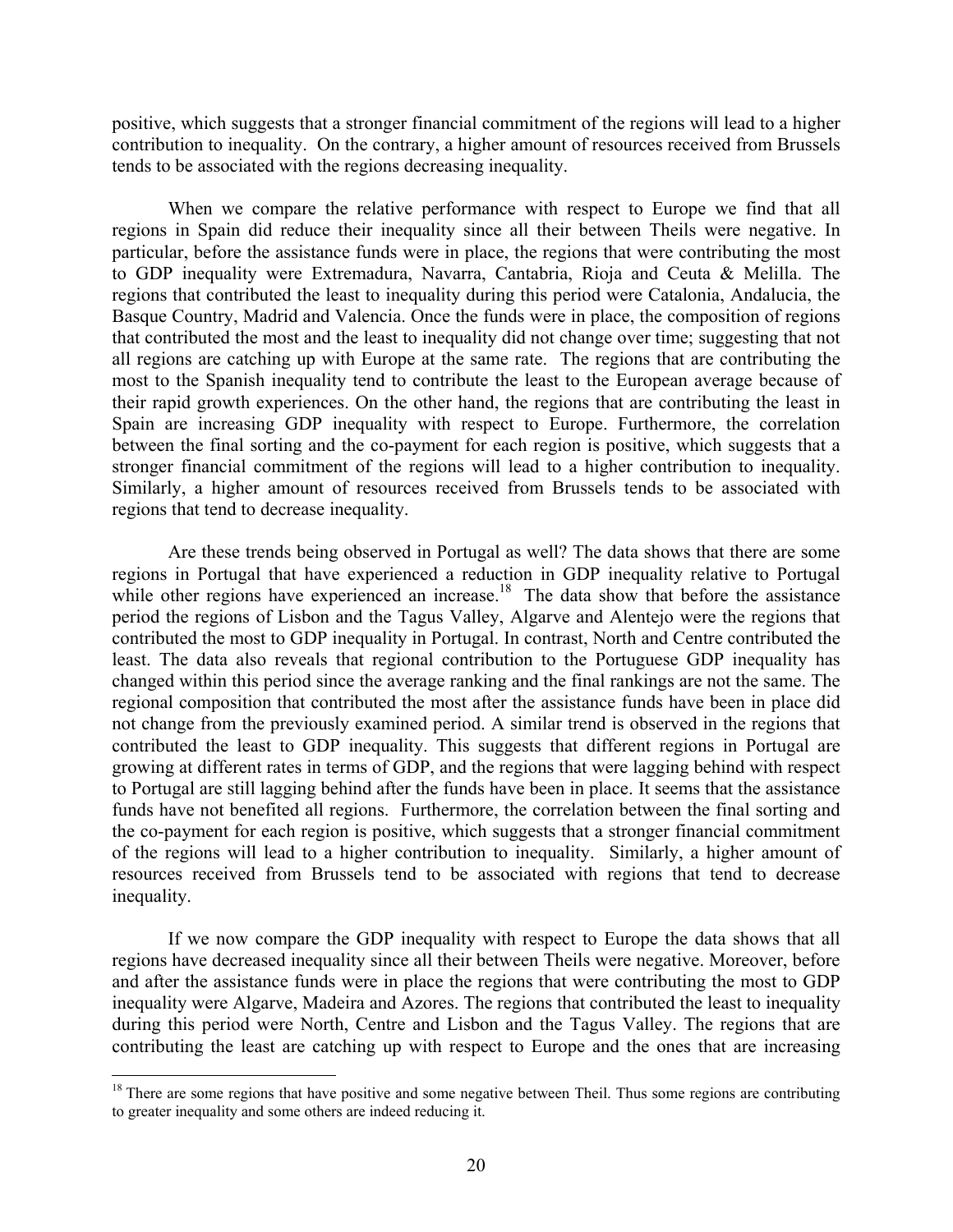inequality are lagging behind. It seems that the transfer of funds from other European nations through the assistance funds has been successful at reducing inequality with respect to Europe. This positive aspect of redistribution has not necessarily reduced regional inequality with respect to Portugal. This suggests that there may be some kind of agglomeration forces and increasing return to scale operating in Portugal. Furthermore, the correlation between the final sorting and the co-payment for each region is positive, which means that a stronger financial commitment of the regions will lead to a higher contribution to inequality. Similarly, a higher amount of resources received from Brussels tends to be associated with regions that tend to decrease inequality.

Finally, if we compare industrial and GDP inequality measures we find some common experiences. We recall that wage Theil is derived from wages in the 16 sectors included in NACE and NACE-CLIO, while GDP Theil captures the productivity of industrial and nonindustrial segments of the economy. For the regions of Spain we find Basque Country, Catalonia, and Madrid have the highest national Theil components for both GDP and wages, while Andalucia, Galicia, Extremadura and Castilla la Mancha have the lowest Theil component in both indices. In the case of Portugal, Lisboa is also the highest in both, while North and Centre are the lowest. There is a group of regions however – Comunidad Valenaciana, Rioja, Islas Baleares, and Algarve – that have a positive GDP Theil component and a negative Theil wage component. This means that the non-industrial sectors are driving the economies of this particular group. On the other hand, we find Castilla  $\&$  Leon with a positive wage Theil component but a negative GDP Theil component. This means that in terms of wages, Castilla & Leon is contributing to inequality from above but in terms of GDP it is contributing from below. The favorable labor market conditions, in terms of wages, are not translated into the productive sector for this particular region.

Why have regional development funds not been more helpful in reducing inequalities among the Iberian regions? Several explanations have been advanced in the literature. One possibility is that the agglomeration forces at work may be so powerful that giving a small advantage to a poor region will not alter the stability mechanism, see Krugman (1991) and Faini (1983). A second explanation is that in Spain and Portugal the most important part of EU funds (40 per cent) has been used to finance new transportation infrastructures, its gap in infrastructure endowments with other EU members being even larger than the per capita income.

An alternative possibility is that rich regions are able (through leveraging) to triple or quadruple the amount of regional funds allocated by the Commission in the financing of a particular project, see Fayolle and Lecuyer (2000) and Dall'Erba (2003). As a result, the total amount of investment in some rich regions may be much higher than in poor ones. Finally, the last potential explanation for divergence in regional economic performance may be the physical differences in locations, as Parker (2000) has suggested: focusing more on spatial correlations on performance measures of economies that share the same latitude and political system than on the correlation of performance measures of the economies of regions that are physically proximate. The physical differences in rich and poor regions of the same country may be important.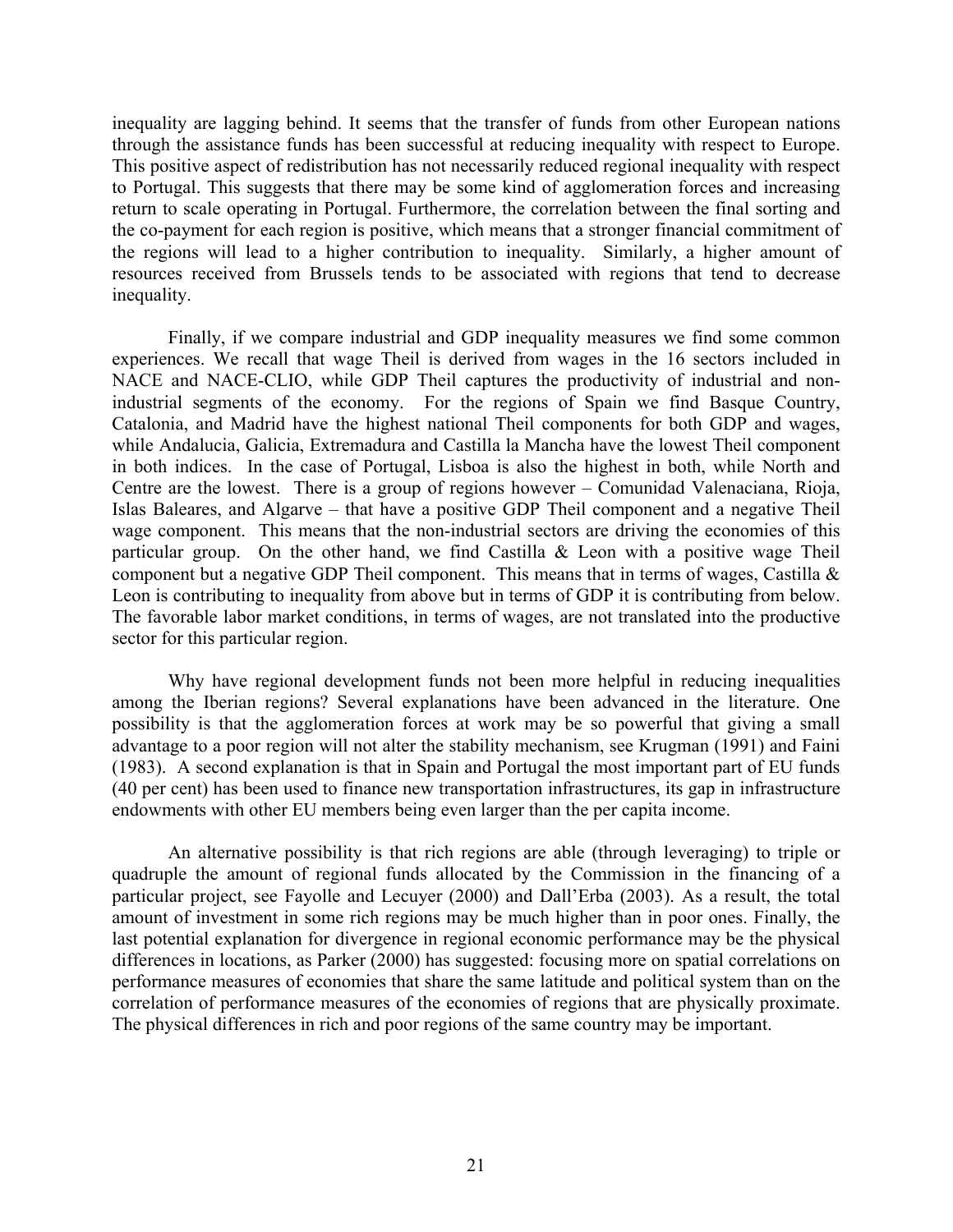#### **Challenges of the Current Funding System**

Even though the economic agents responsible for supplying the funds - the Council, the Commission, and European Parliament - benevolently try to achieve the most efficient mechanism to redistribute the available funds, they must unfortunately confront the fact that people are rational agents that respond to incentives and who in many cases, will not necessarily act in good faith but rather in self-interest.

 A large body of literature in economics has been devoted to understand how to efficiently allocate limited resources when there are potential sources of asymmetry of information between the principal and the agent. In our case the principle is the Council, the Commission, and European Parliament, and the agent is the recipient of the funds. These problems can be classified as moral hazard or post-contractual problems, and adverse selection or pre-contractual problems. These types of asymmetries of information are indeed crucial when studying the Structural and Cohesion Funds.

When deciding to allocate funds, the Commission often encounters a situation where one party cannot observe the quality of the projects of the other party.<sup>19</sup> This adverse selection problem is magnified when the future is uncertain. In this case neither party knows what the other party knows. This situation causes incentives for parties to distort what they know, thus differences in information held by the parties will matter. Parties have an incentive to conceal negative information; therefore potential projects with a lower return could drive out projects with a higher return.

Similarly, when allocating the funds we find situations where one party cannot observe the actions of the other; therefore the cost of complete contracting is prohibitive. The main cause of this type of problems is that one of the parties in the agreement has to make specific investments that are sunk. These sunk investments and sharing arrangements give rise to incentive conflicts. The presence of specific investments enables parties to behave opportunistically.20

The funds that are being redistributed across the European regions seem to suffer from both problems mentioned. On the one hand, the EU suffers from adverse selection since it is unable to recognize the good projects from the bad projects in the proposals submitted by the member states or regions, who might have personal interests in particular projects.<sup>21</sup> On the other hand, it also suffers from moral hazard problems. The Commission cannot adequately monitor the required completion of the agreed actions even thought their payment mechanisms are tied to the completion of actions as they are fixed in annual installments. A first installment is fixed following the decision to adopt a program. Subsequent installments are based on the financing plan and the completion of actions. The same problem applies in this case: member states or regions are the parties responsible of monitoring and reporting the progress of programs to the Commission. The monitoring agencies are given guidelines to produce assessment and

1

<sup>&</sup>lt;sup>19</sup> See Varian (1996) for further details.

<sup>&</sup>lt;sup>20</sup> An investment is specific if it has more value in the relationship than the alternative use.

 $21$  Especially if there are personal gains attached to these projects.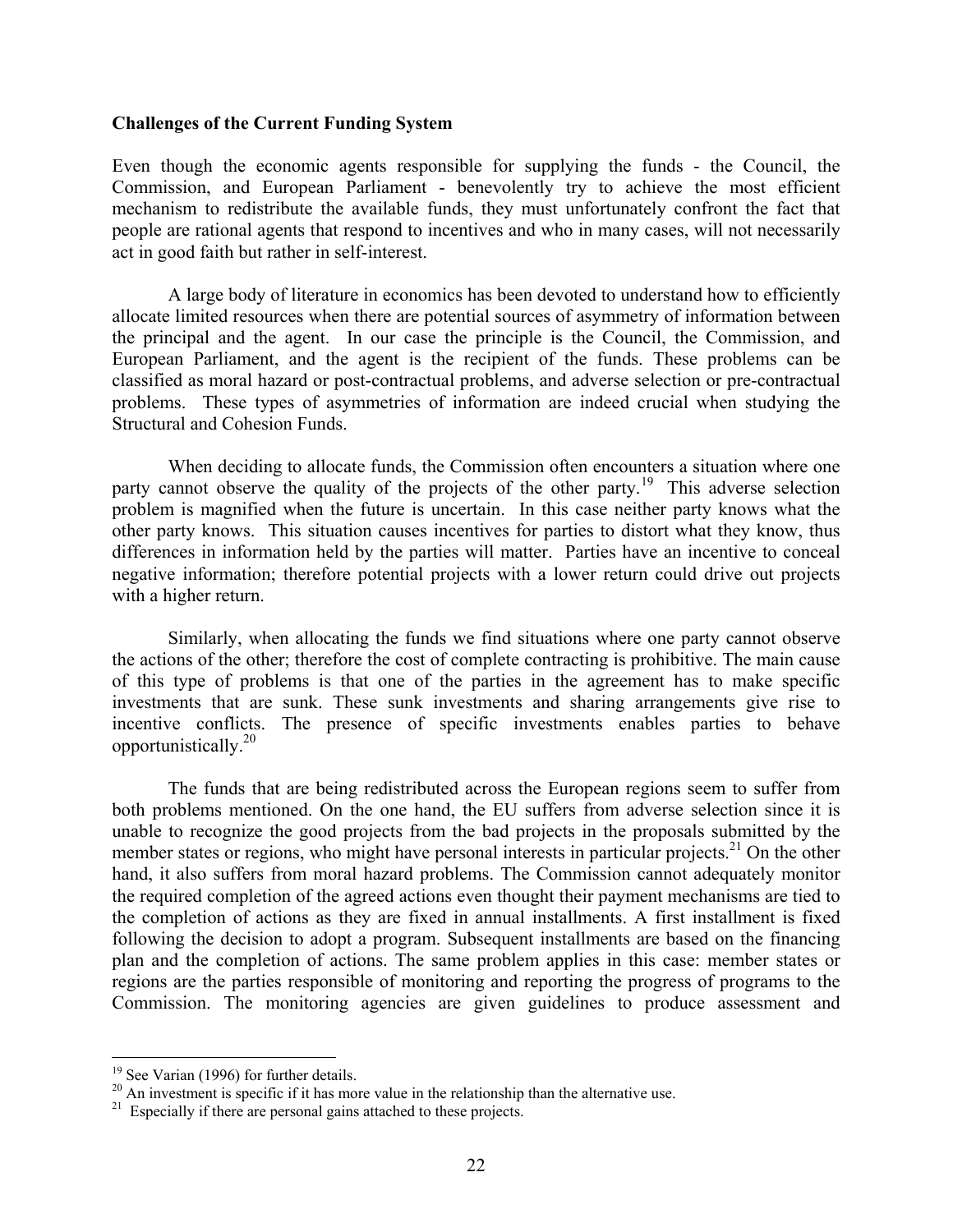evaluation reports without a third party overseeing the claims and facts of the reports.<sup>22</sup> Finally, regions eligible for funds are usually those with high inequality and ethnic polarization, which makes it even more likely that national and regional monitoring agencies may act in the interest of a particular class, ethnic group, or even on behalf of their own benefit and not in the interest of the region or nations. Once the project is completed, the monitoring agencies submit a certificate, 'the certificate of expenditure', to the Commission where this report specifies how the funds have been spent. These reports might seem helpful at first but they are problematic since they do not consider potential incentives to report truthfully.

### **Proposed Modifications to the Current Funding Mechanisms**

The debate on the forthcoming enlargement has mainly focused on implementing and managing the Common Agricultural Policy (CAP) and the Structural and Cohesion funds to the newly admitted Member States since most newcomers are eligible for financial aid. In order to avoid the potential misuse of money, the Commission needs to reform structural policies and the CAP. This potential misuse could be partially avoided if the Commission establishes a truly independent third party that would monitor and verify the different claims in the certificate as well as the different reports associated with every project. We propose a monitoring agency that has two separate entities. The monitoring agency would establish a reward system for the teams that find irregularities in the projects, specifying the penalties for falsified items in the certificate and establish a procedure for settling potential disputes.

The main objective of the first entity would be to monitor all the projects that have been funded, and would be formed by different teams of all the regions that have applied for funds and have not initially received them. These regional teams would be in charge of verifying the claims in the reports and the certificate. If they find irregularities in the certificate and/or other related documents, they should report their findings to the second entity. The regional teams that find irregularities should be rewarded. In particular, the Commission should increase the likelihood of the team's region of obtaining funds in the future. On the other hand, the regions that had falsified the claims in the certificate would not be eligible for future funds.

The main objective of the second entity would be to review the findings of monitoring teams. This entity would also resolve any potential conflicts between the monitoring teams and the alleged falsified project. This entity should have members of all regions that are eligible to receive funds from the EU.

Finally, we propose the necessity of imposing a minimum co-payment percentage for all funded projects in order to improve efficiency in the allocation of limited funds. It should be mandatory that all projects have co-payments in order to reduce the incentives to overspend and misuse resources. These co-payments (by the regions) would be used to start the project while subsequent resources from the different funds would be given once a large fraction of copayment is spent.

1

<sup>22</sup> Eight criteria specified in MEANS (*Methods d'Evaluation des Actions de Nature Structurelle* MEANS) guidance document *Common Guide on Monitoring and Interim Evaluations.*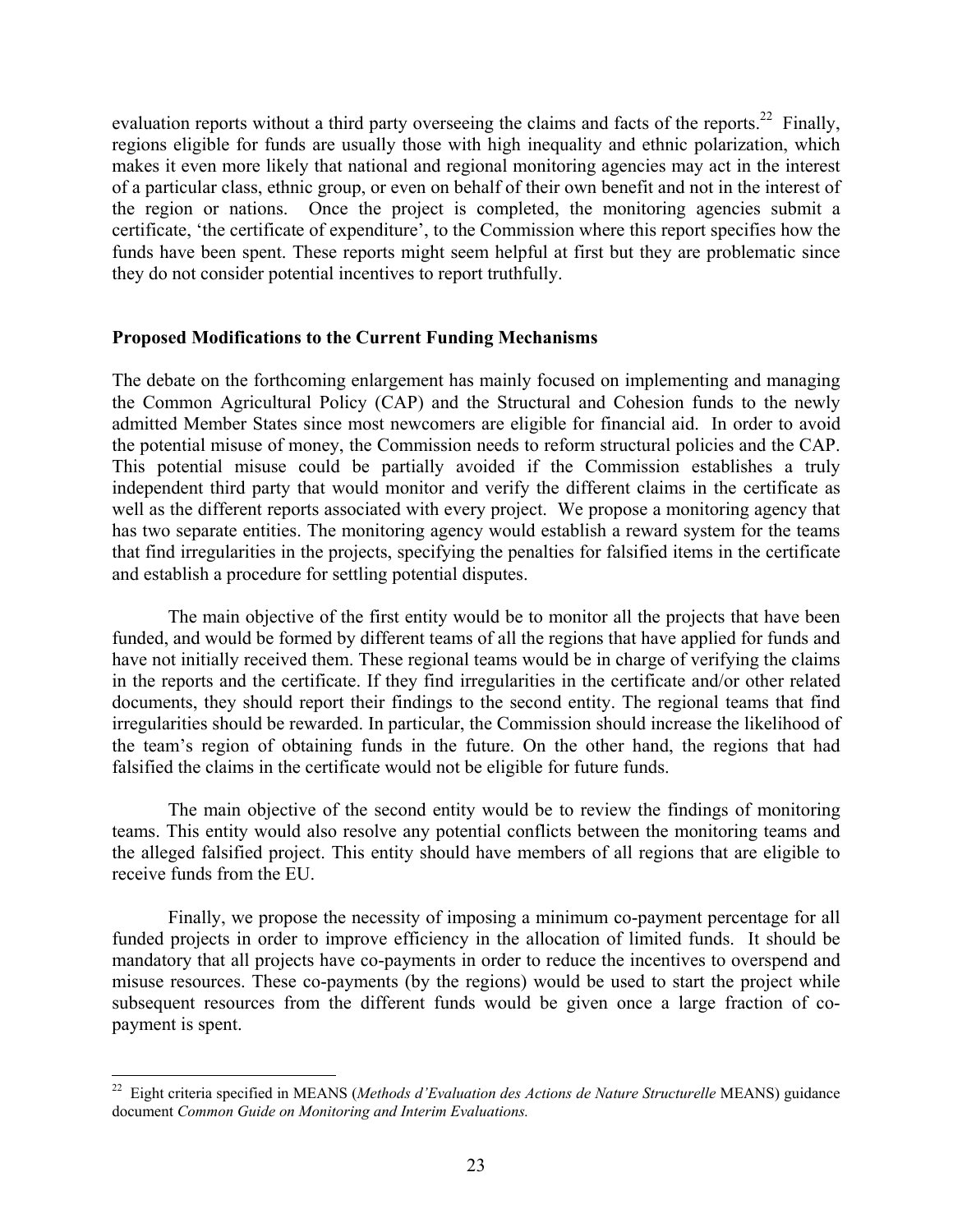### **Conclusions**

In this paper we empirically examine how different regions in Spain and Portugal have been affected by the structural and cohesion funds within the industrial and labor market context. In particular, this study addresses the following questions: (i) have these funds reduced economic disparities among and within the different regions of the Iberian Peninsula? and (ii) what sectors of the economy in the Iberian Peninsula have benefited the most?

We find that wage inequality between the different regions in Spain and Portugal has increased after the assistance funds have been in place. In other words, regional differences in wage compensation between Spain and Portugal were smaller when the Iberian Peninsula did not receive any assistance funds. The distribution of wages for industrial workers has become more unequal in the Iberian Peninsula over the past decade. Especially all regions in Spain are more unequal relative to themselves after being recipients of the assistance funds in terms of their industrial wage compensation across sectors. Galicia, el Principado de Asturias, the Basque Country, Madrid, Catalonia, Balearic Islands, Andalucia and the Canary Islands have more than doubled their wage inequality. Workers in these regions are thus facing the greatest wages differentials in Spain. A similar experience is observed in Portugal.

A common trend is observed in Spain and Portugal. The industrial sectors that have reduced the inequality the most have been in the service industries. This overall trend in Spain and in Portugal may suggest how the Iberian Peninsula is slowly moving towards a service oriented economy. As the Iberian Peninsula becomes more integrated into the European Union, competition in the industrial sectors has increased. As a result of this new externally driven competition, less efficient sectors are growing slower. In particular, if the service industries are growing at a faster rate then they will need to attract more workers by offering higher wages relative to other industrial sectors. The data suggests that the comparative advantage of Spain and Portugal is in the service industries since they are the ones that are growing the fastest. Assistance funds in Spain and Portugal may have been playing a catalyst role in the industrial and labor market transformation of the Iberian economy.

At a more aggregated level GDP inequality between the different regions in Portugal has decreased but has increased in the case of Spain. Similarly, the contribution of other member states through the assistance funds, have helped reduce GDP inequality of the Iberian Peninsula with respect to the European average.

Finally, the data suggest some sort of agglomeration forces and increasing return to scale operating in the Iberian Peninsula. Regions from the Iberian Peninsula with a higher GDP per capita tend to contribute the most in wage inequality. Regions with lower GDP per capita tend to reduce inequality the most with respect to Europe. Furthermore, not all regions are catching up with Europe at the same rate and not all regions within the Iberian Peninsula are becoming more similar to each other. The fact that we can observe some asymmetries with respect to the speed of convergence in wages among regions suggests that the impact of the assistance funds in these regions may exacerbate the differences among regions. Thus regions that can potentially grow faster might attract more resources from other industries and from other regions and make their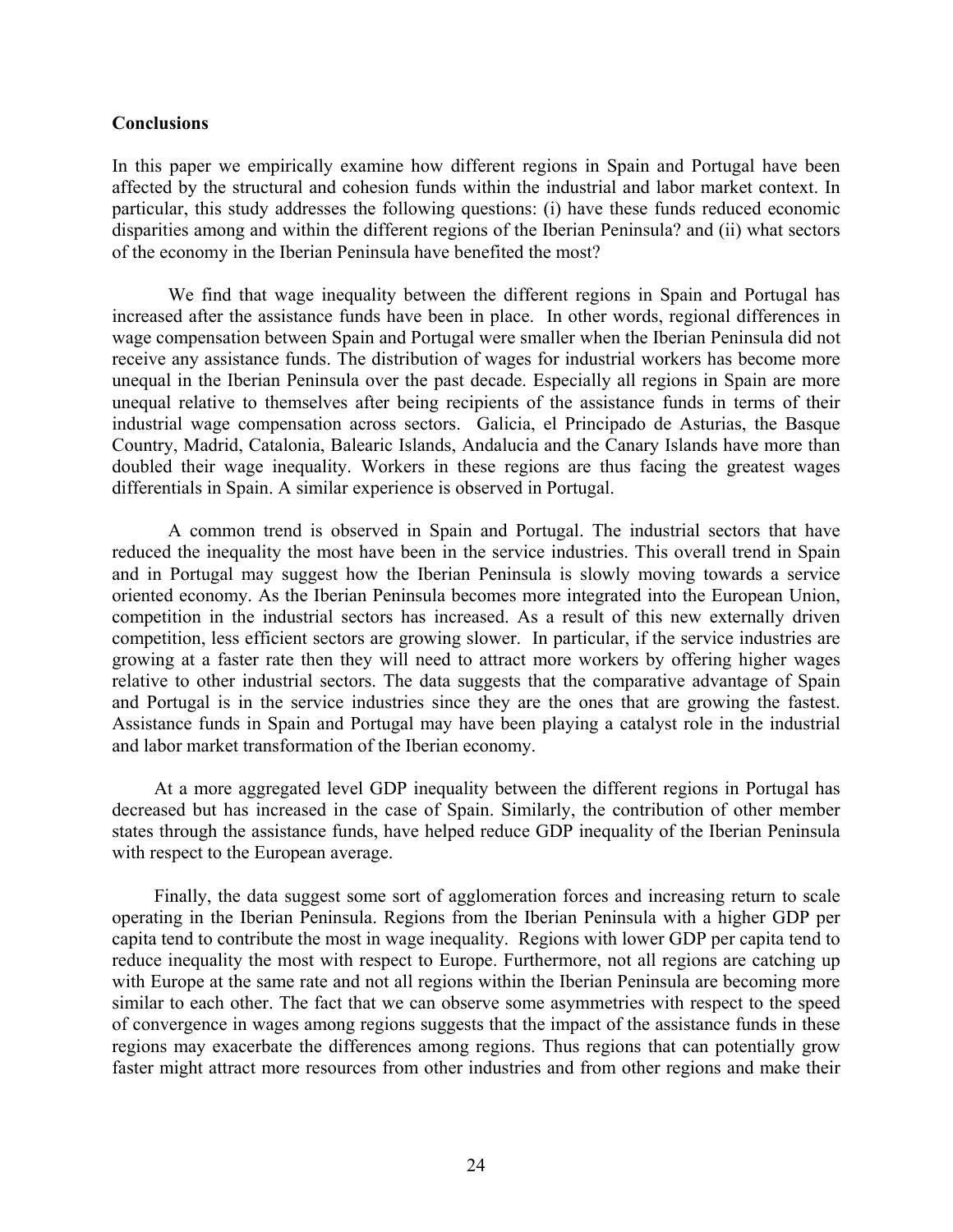gap even greater. As a result, the wage distribution among industrial workers within the Iberian Peninsula has become more unequal and skewed.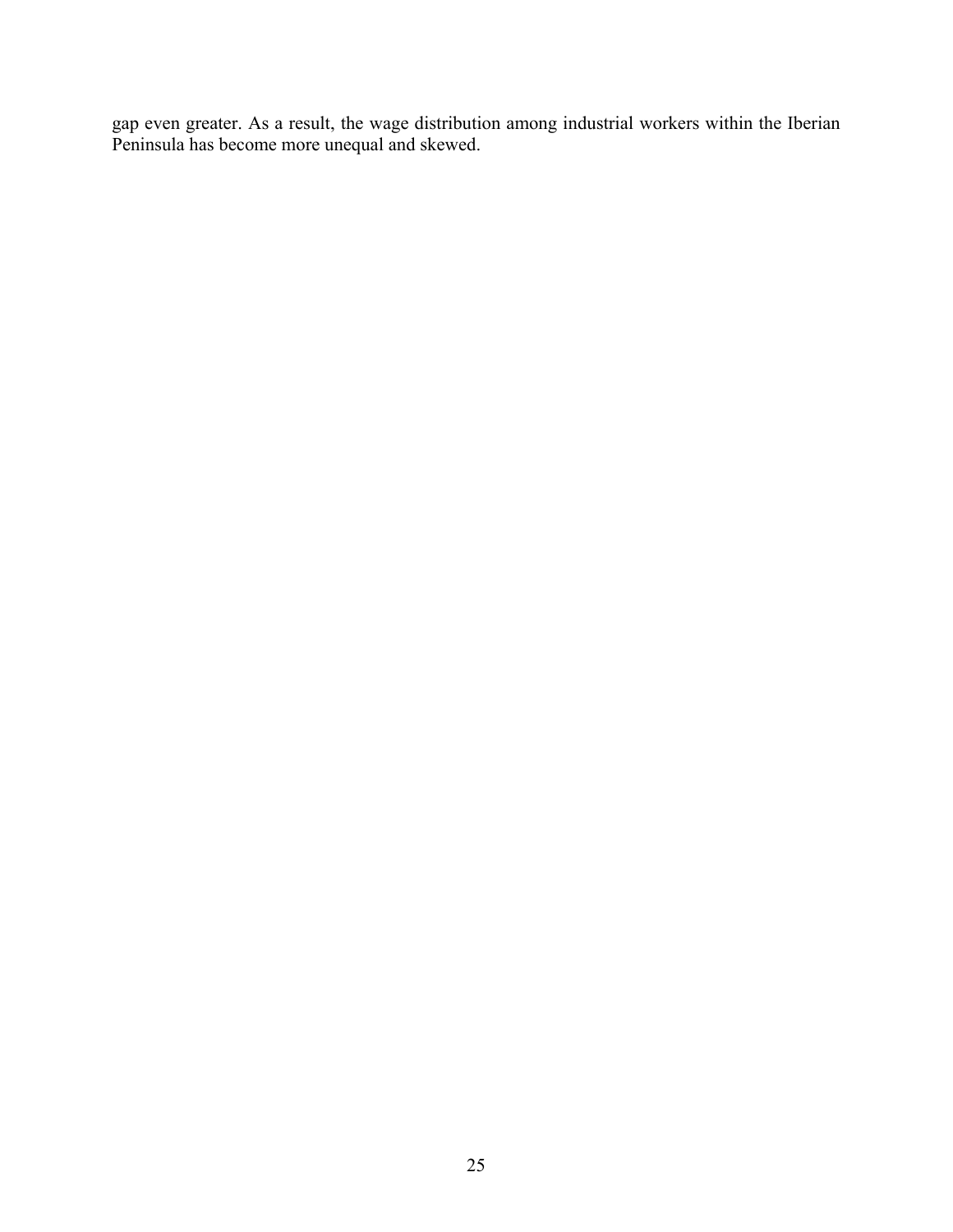### **Bibliography**

- Bean,C., Bentolila, S., Bertolli, S. and Dolado, J. (1998) "Social Europe…one for all" *Monitoring European Integration* 8, Centre for Economic Policy Research.
- Boldrin, M. and Canova, F. (2001) "Inequality and convergence: Reconsidering European regional policies" *Economic Policy*, 32, 207-253.
- Bosca, J., Domenech, R. and Taguas, D. (1999) "La política fiscal de la unión económica y monetaria" *Moneda y Crédito*, 206, 267-324.
- Conceição, P. and Galbraith, J. (2000) "Constructing long and dense time-series of inequality using the Theil index" *Eastern Economic Journal*, Winter, 61-74.
- Dall'Erba, S. (2003) "Distribution of regional income and regional funds in Europe 1989-1999: An explanatory spatial data analysis" *Discussion Paper REAL* 03-T-01, University of Illinois at Urbana-Champaign.
- Delors, J. (1989) Report on Economic and Monetary Union in the European Community, report to the European Council by a Committee chaired by J. Delors, Brussels Commission of the European Community.
- European Commission. (1991) Fourth Periodic Report on the Social and Economic Situation and Development of the Regions of the Community, Brussels, Commission of the European Communities, July.
- European Commission. (1994) Fifth Periodic Report on the Social and Economic Situation and Development of the Regions of the Community, Brussels, Commission of the European Communities, July.
- European Commission. (1996) First Cohesion Report, Brussels, Commission of the European Communities, November.
- European Commission. (1999) Sixth Periodic Report on the Social and Economic Situation and Development of the Regions of the Community, Brussels, Commission of the European Communities, February.
- Faini, R. (1983) "Cumulative process of deindustrialization in an open region: the case of Southern Italy: 1951-1973" *Journal of Development Economics*, 12, 277-301.
- Fayolle, J. and Lecuyer, A. (2000) "Croissance regionale, appurtenance nationale et fonds structurels Europeens, un bilan d'etape" *Revue de l'OFCE*, 73, 165-196.
- Garcia, J. and Maria-Dolores, R. (2001) "The impact of European structural funds on economic convergence in European countries and regions" in *Convergence in the European Union.*  Edited by Meeusen, W. and Villaverde, J. Edward Elgar Publishing, U.K.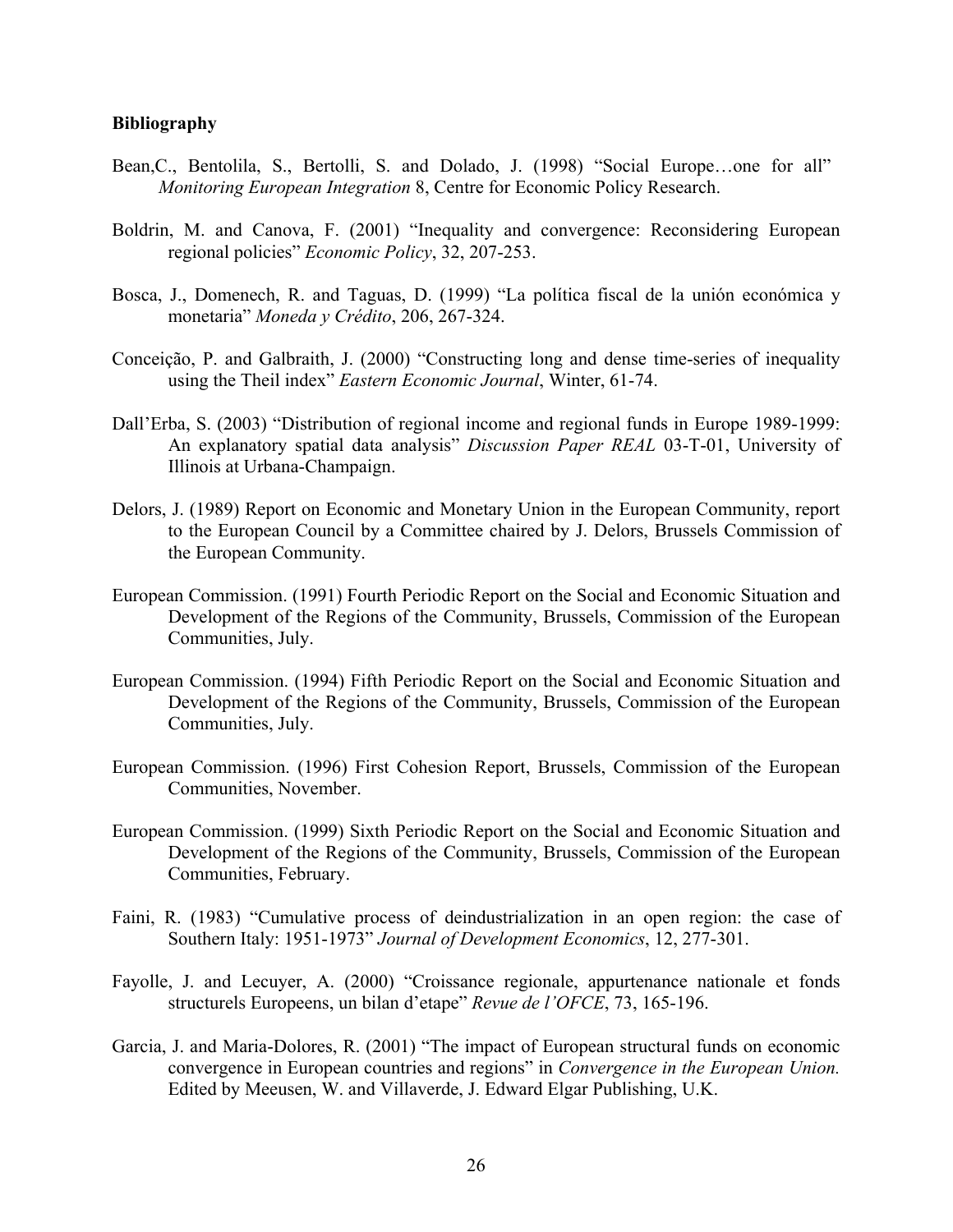- Krugman, P. (1991) "Increasing returns and economic geography" *Journal of Political Economy*, 99, 483-499.
- Obstfeld, M. and Peri, G. (1998) "Regional non-adjustment and fiscal policy." *Economic Policy*, 26, 207-247.
- Romer, P. (1986) "Increasing returns and endogenous growth." *Journal of Political Economy*, 94, 1002-1037.
- Romer, P. (1990) "Endogenous technical change." *Journal of Political Economy*, 98, 71-102.
- Parker, P. (2000) *Physioeconomics: The Basics for Long-Run Economic Growth*. MIT Press, Cambridge.
- Varian H. (1996) *Intermediate Microeconomics: A Modern Approach*, Norton & Company, New York.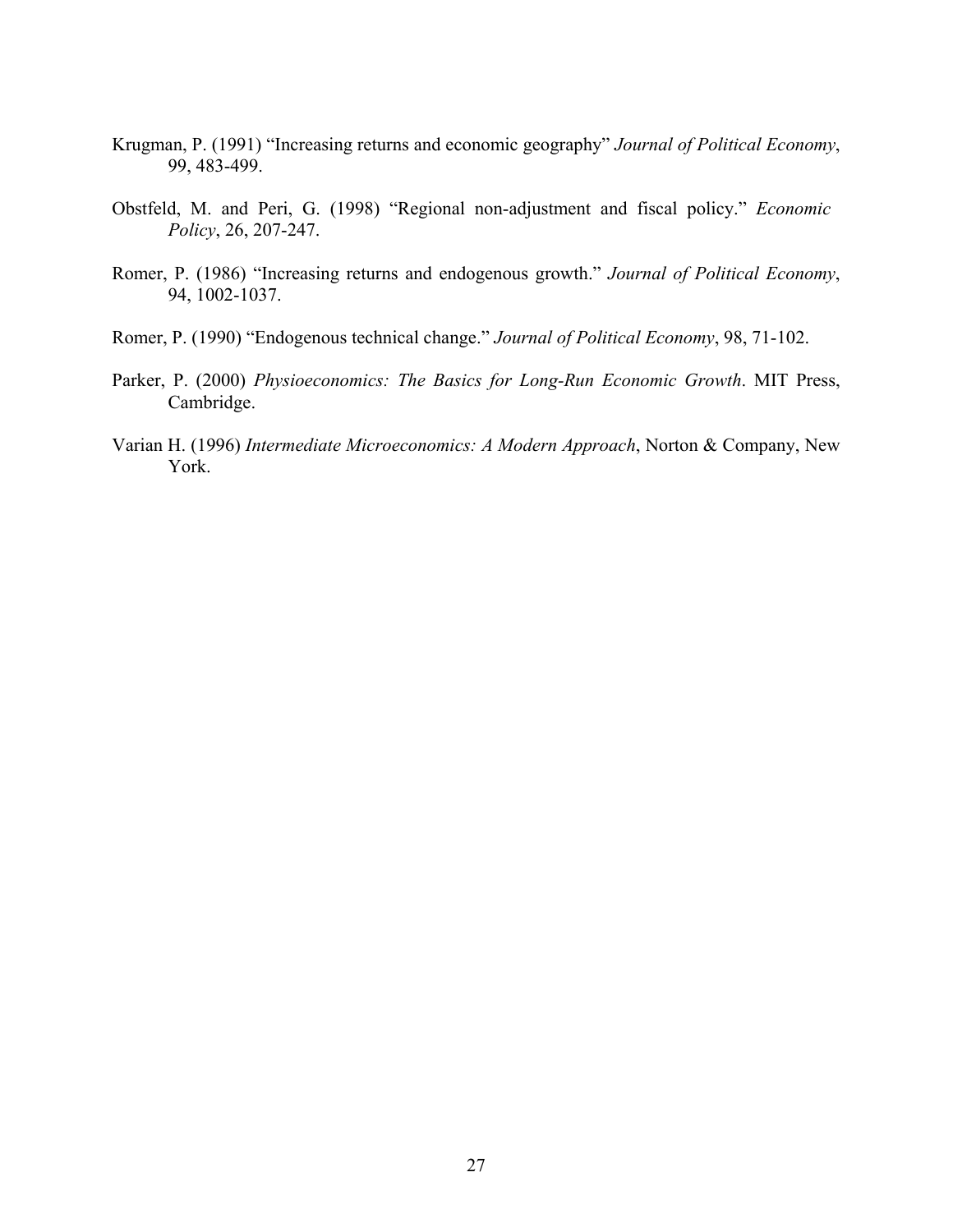## **Appendix A - Objectives of Structural & Cohesion Funds**

## **Structural Funds**

## Objective 1:

Geared towards regions with an income below 75% of the EC average in order to promote the development and structural adjustment of regions whose development is lagging behind. It encompasses four Funds: ERDF, ESA, EAGGF, and the FIFG. Beneficiary regions include all of Greece, Ireland, Northern Ireland, Portugal, most of Spain, the Mezzogiorno, the overseas departments and Corsica (in the post 1993 period the new Eastern German Lander are also included).

## Objective 2:

Programmes are geared to converging regions that are affected by industrial decline. Its eligibility is linked to an unemployment rate above the community average, a percentage share of industrial employment exceeding the community average, and a decline in this employment category.

## Objective 3:

Focuses on long term employment and facilitates integration into the working life of young people and those excluded from the labor market. Financed by the ESF.

### Objective 4:

Facilitates adaptation of workers to industrial changes and changes in the production systems. Draws from the ESF.

## Objective 5:

*Objective 5a*, geared to regions in need of adjustment of their agricultural structures and facilitates structural adjustment of the fisheries sector. Funded by the EAGGF and FIFG. *Objective 5b*, aimed at development and structural adjustment or rural areas - eligible areas are those having a low level of socioeconomic development. Daws on the ERDF, the ESF, and the EAGGF.

### Objective 6:

Geared to promote the development of regions with an extremely low population density. Draws from the ERDF, ESF, ERAGGF, and the FIFG.

## **Cohesion Funds**

Operates outside of the Structural Funds. Created to support environmental and transport projects for these member states having a per capita less than 90% of the EU average. Recipient member states are Greece, Spain, Portugal and Ireland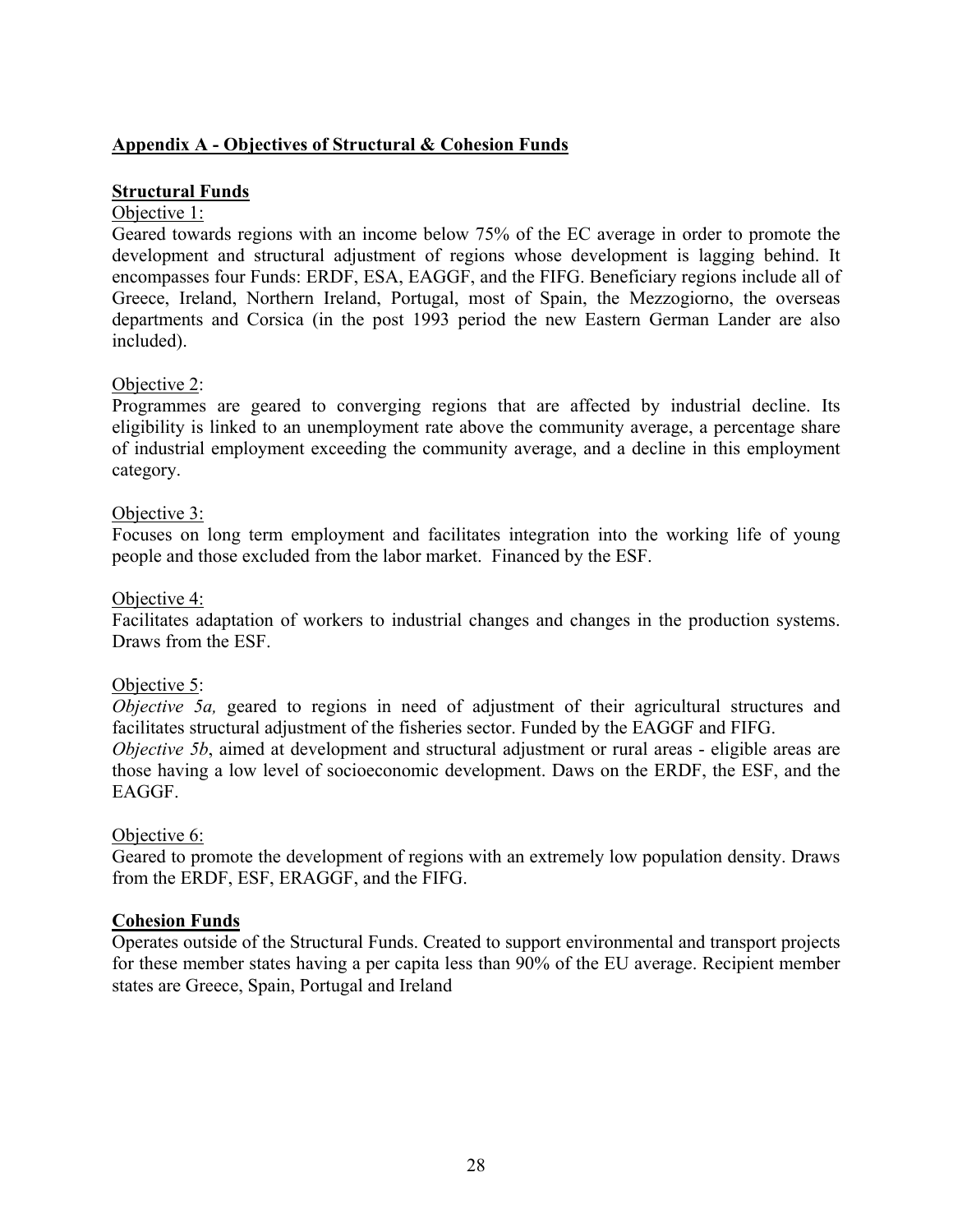### **Appendix B - Data Sources**

Data to calculate the Theil statistic is drawn from two sources: ESA-79 and ESA-95. The regional classification is broken down by Nomenclature of Territorial Units for Statistics (NUTS) at level 2.

ESA 79 includes data from the years 1986-1994 and ESA-95 includes from 1995-1998

Compensation data equals wages and salaries + employer's social contributions + employer's actual social contributions + employer's imputed social contributions

Sectors for ESA-79 include: Fuel and power products - Ferrous and non-ferrous ores and metals, other than radioactive - Non-metallic minerals and mineral products - Chemical products - Metal products, machinery, equipment and electrical goods - Transport equipment - Food, beverages, tobacco - Textiles and clothing leather and footwear - Paper and printing products - Products of various industries - Building and construction - Recovery, repair, trade, lodging and catering services - Transport and communication services -Services of credit and insurance institutions - Other market services - Non-market services

Sectors for ESA-95 include: Agriculture, hunting and forestry – Fishing - Mining and quarrying – Manufacturing - Electricity, gas and water supply – Construction - Wholesale and retail trade; repair of motor vehicles, motorcycles and personal and household goods - Hotels and restaurants - Transport, storage and communication - Financial intermediation - Real estate, renting and business activities - Public administration and defense; compulsory social security – Education - Health and social work - Other community, social, personal service activities - Private households with employed persons.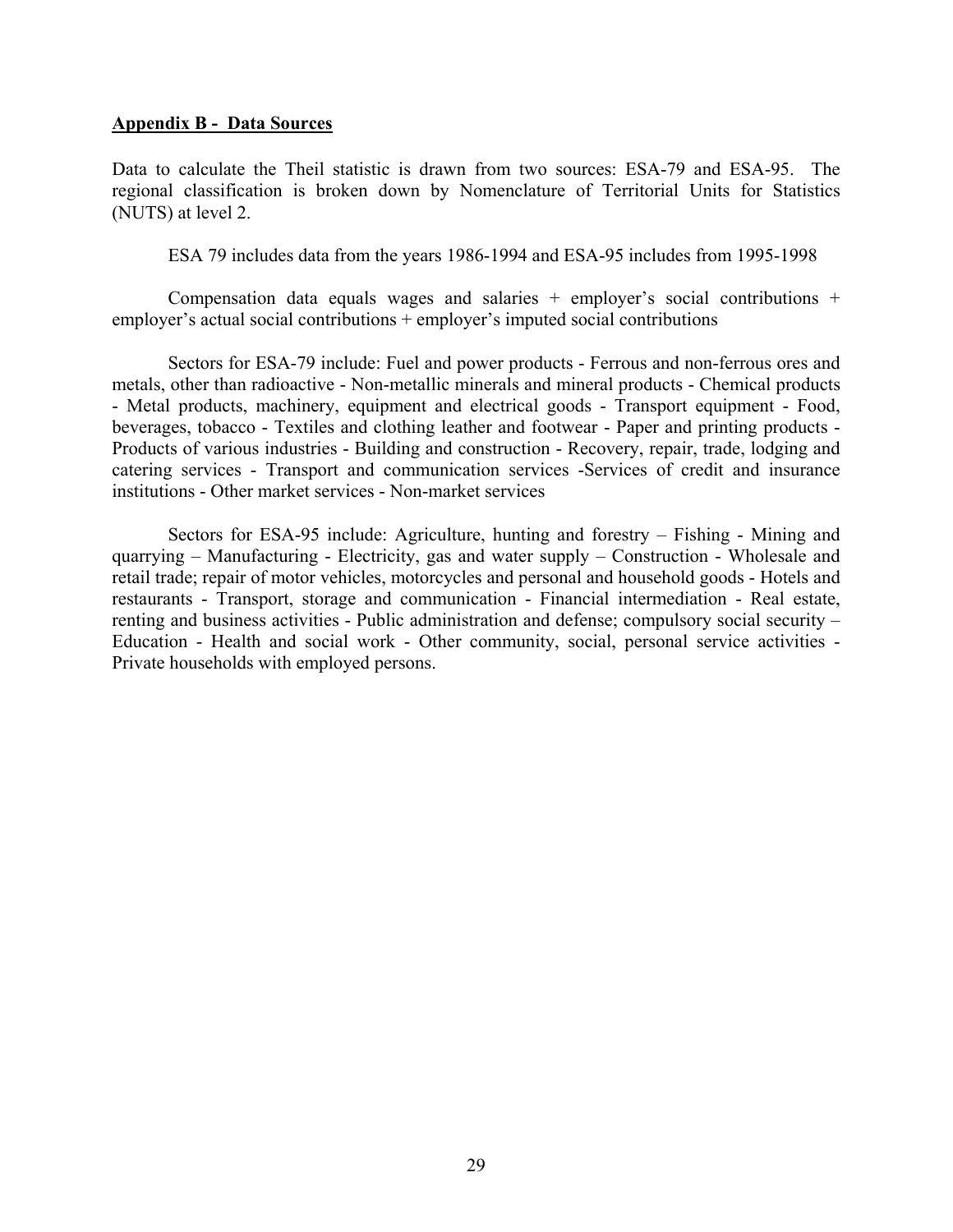### **Appendix C – Calculating the Theil Statistic**

The Theil statistic is composed of two elements a between group inequality component and a within group inequality component. The sum of the two equals the total Theil thus:

$$
T \equiv T_B + T_W \tag{1}
$$

where:

*T=* Total Theil

 $T_B$  = Betweeen group Theil component

 $\overline{T_w}$  = Within group Theil component.

The between group component can be represented by the following two equations:

$$
T_B = \sum_{i=1}^n \left( \frac{w_i}{\sum_{i=1}^n w_i} \right) \bullet \ln \left[ \frac{w_i / \sum_{i=1}^n w_i}{e_i / \sum_{i=1}^n e_i} \right]
$$
(2)

$$
T_B = \sum \frac{e_i}{\sum_{j=1}^n e_j} \frac{\overline{w}_i}{\overline{w}_Y} \ln \left( \frac{\overline{w}_i}{\overline{w}_Y} \right)
$$
 (2)

The within group component equals:

$$
\overline{T_w} = \sum_{i=1}^n \left( \frac{w_i}{w} \right) \bullet T_w \tag{3}
$$

$$
T_w = \left(\frac{w_{ij}}{w_i}\right) \bullet \ln \left[\frac{w_{ij}/w_i}{e_{ij}/e_i}\right]
$$
 (4)

If we index regions with the subscript *i* and sectors with the subscript *j* then

 $w_{ij}$  = the total compensation received in region *j* and sector *i* 

 $e_{ij}$  = total people employed in region *j* and sector *i* 

 $\overline{w}_i$  = average income of region i

 $\overline{w}_y$  = average income of all regions